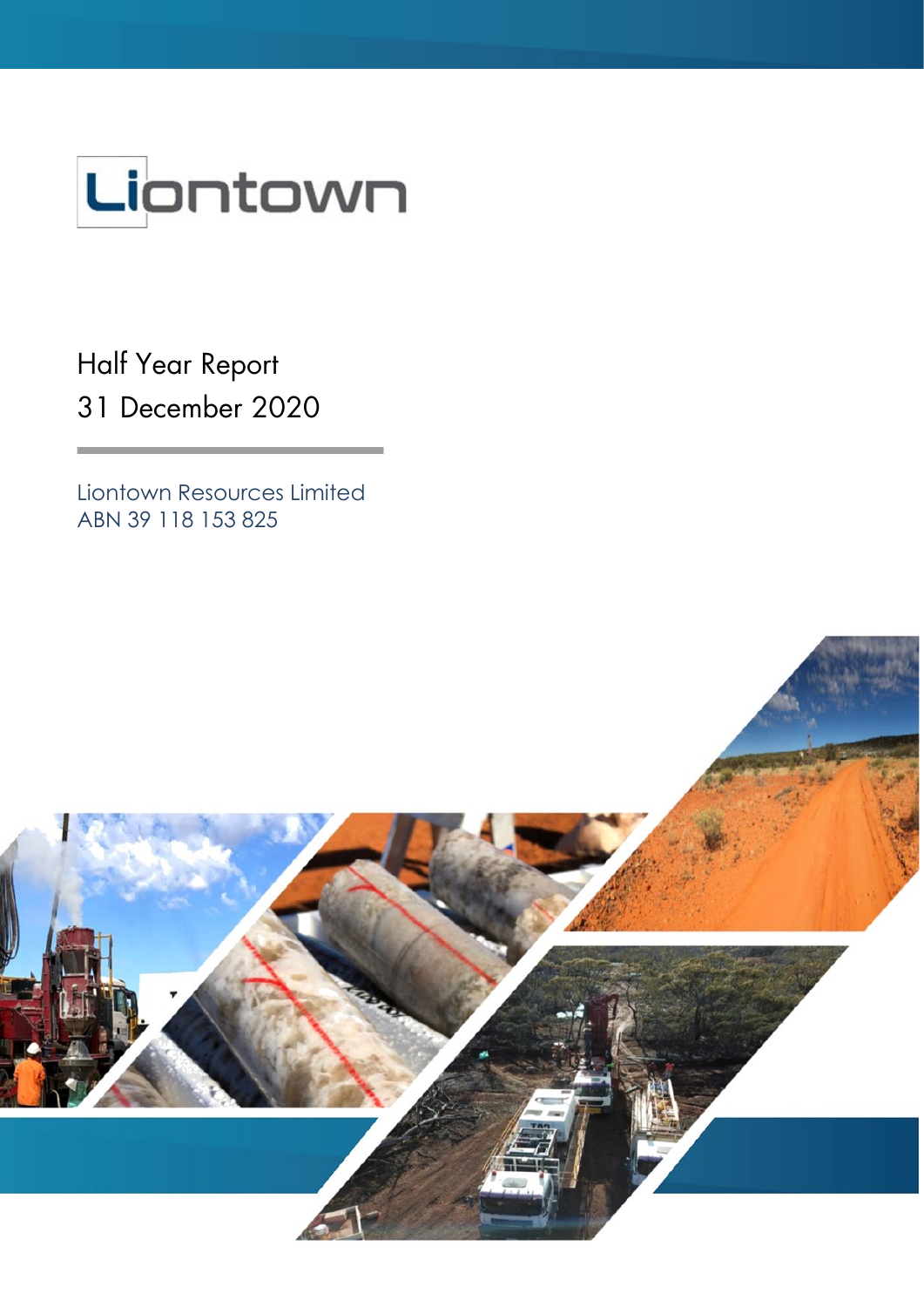# **Liontown Resources Limited Corporate Directory**

### **Directors**

Timothy Rupert Barr Goyder **Chairman**<br>
David Ross Richards **Chairman**<br>
Managing Director David Ross Richards<br>Craig Russell Williams Anthony James Cipriano<br>
Steven John Micheil Chadwick<br>
Non-Executive Director<br>
Non-Executive Director Steven John Micheil Chadwick

Non-Executive Director<br>Non-Executive Director

### **Company Secretary**

Craig Hasson

## **Principal Place of Business & Registered Office**

Level 2, 1292 Hay Street West Perth, Western Australia 6005 Tel: (+61 8) 6186 4600 Web: www.ltresources.com.au Email: info@ltresources.com.au

### **Auditors**

HLB Mann Judd Level 4, 130 Stirling Street PERTH, WESTERN AUSTRALIA 6000

## **Share Registry**

Computershare Investor Services Pty Limited Level 11, 172 St Georges Terrace PERTH, WESTERN AUSTRALIA 6000 Tel: 1300 557 010

# **Home Exchange**

Australian Securities Exchange Limited Level 40, Central Park 152- 158 St Georges Terrace PERTH, WESTERN AUSTRALIA 6000

### **ASX Codes**

Share Code: LTR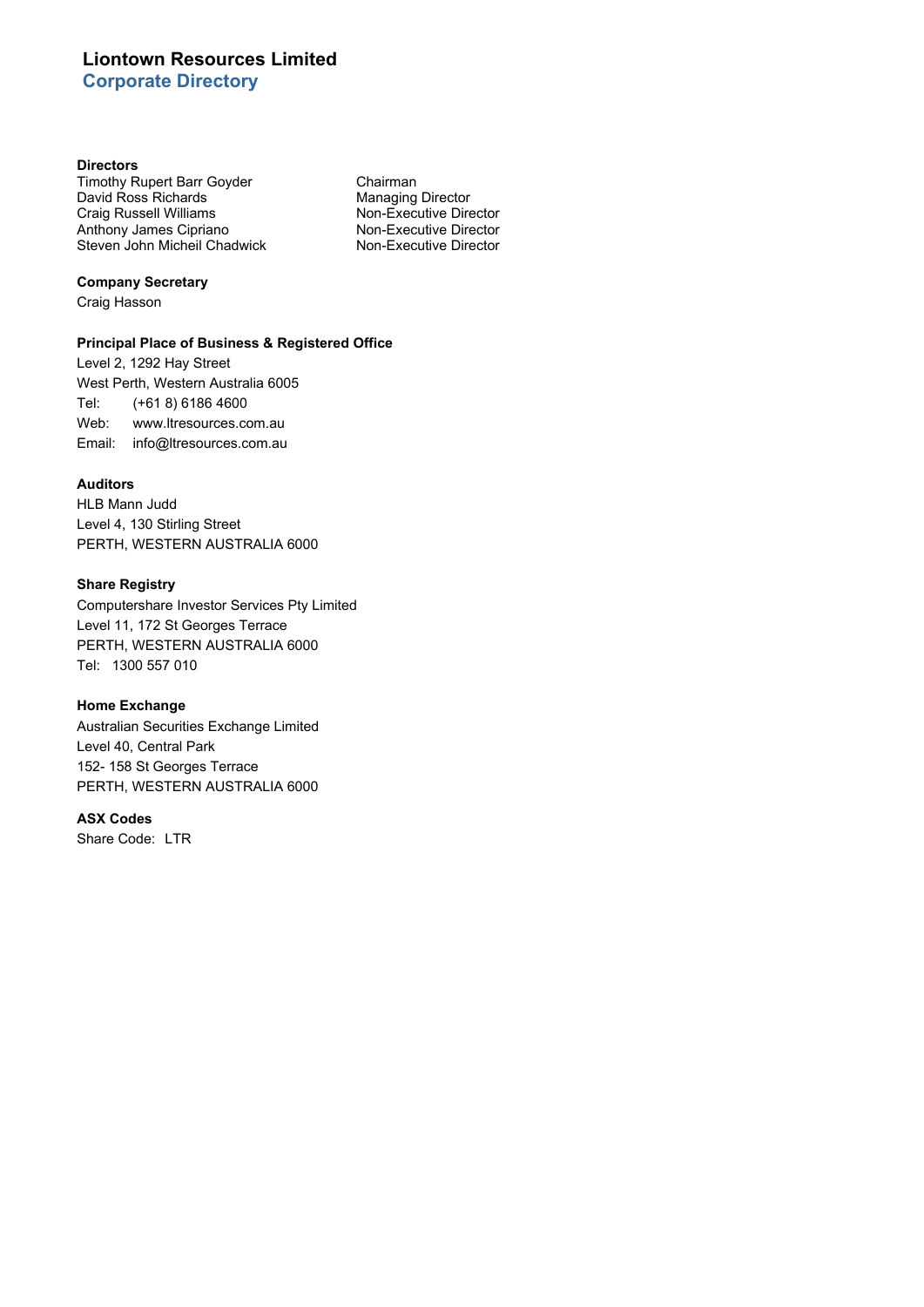# **Liontown Resources Limited Contents**

**For the half-year ended 31 December 2020**

| <b>Directors' Report</b>                                                                 | 4  |
|------------------------------------------------------------------------------------------|----|
| <b>Auditor's Independence Declaration</b>                                                | 11 |
| <b>Condensed Consolidated Statement of Profit or Loss and Other Comprehensive Income</b> | 12 |
| <b>Condensed Consolidated Statement of Financial Position</b>                            | 13 |
| <b>Condensed Consolidated Statement of Changes in Equity</b>                             | 14 |
| <b>Condensed Consolidated Statement of Cash Flows</b>                                    | 15 |
| Notes to the Condensed Consolidated Financial Statements                                 | 16 |
| <b>Directors' Declaration</b>                                                            | 23 |
| <b>Independent Auditor's Review Report</b>                                               | 24 |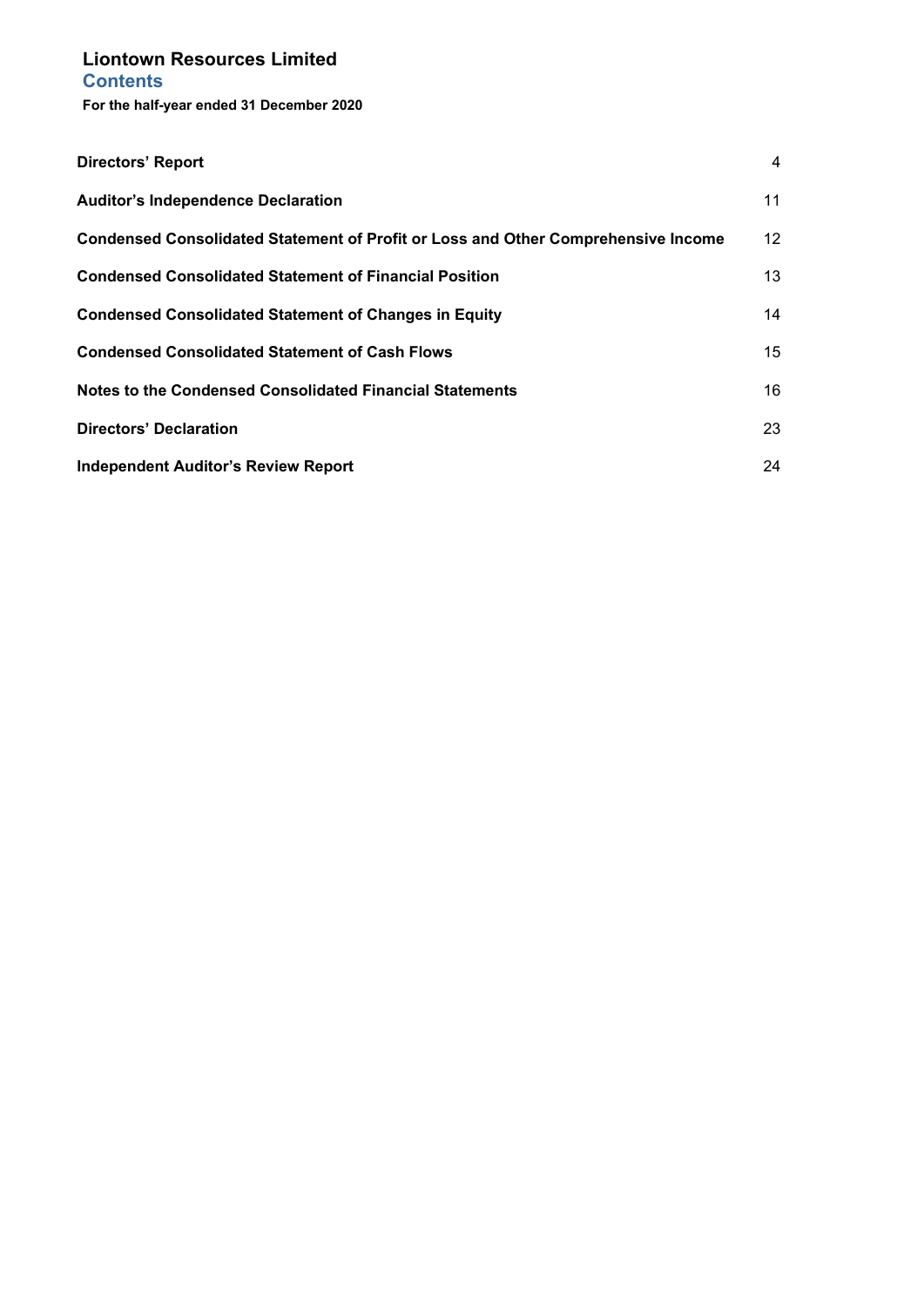# <span id="page-3-0"></span>**Liontown Resources Limited Directors' Report**

### **For the half-year ended 31 December 2020**

Your directors submit the financial report for Liontown Resources Limited ("Liontown") and the entities it controlled as at and for the half-year ended 31 December 2020 ("the Group"). In compliance with the provisions of the *Corporations Act 2001*, the directors report as follows:

### **DIRECTORS**

The names of directors who held office during or since the end of the half-year and until the date of this report are as below. Directors were in office for this entire period unless otherwise stated.

Timothy Goyder **Chairman** 

David Richards **Managing Director**<br>
Craig Williams Managing Director<br>
Mon-Executive Director Craig Williams **Non-Executive Director**<br>
Anthony Cipriano **Non-Executive Director Non-Executive Director** Steven Chadwick Non-Executive Director

## **REVIEW OF OPERATIONS**

#### **1. Overview**

During the half year ended 31 December 2020, Liontown Resources advanced technical and financial studies at its flagship Kathleen Valley Lithium-Tantalum Project and confirmed the potential for significant bedrock mineralisation at its Moora Gold-Copper-Nickel-PGE Project. Both Projects are 100%-owned and located in Western Australia.

At Kathleen Valley, an updated Pre-Feasibility Study (PFS) confirmed the technical and financial viability of a long life, highgrade mining and processing operation and a Definitive Feasibility Study (DFS) has commenced focussing on the production of a 6% Li2O spodumene concentrate. The DFS is due for completion in Q4 2021.

A Downstream Scoping Study (DSS) investigating the production of either lithium hydroxide or lithium sulphate onsite at Kathleen Valley was also completed with results highlighting the potential to significantly enhance the financial returns for the Project. Further work on this concept is planned for the coming year.

Aircore drilling at Moora has defined a number of mineralised trends including potential ore grade copper and gold values coincident with a large magnetic anomaly interpreted to indicate a mafic/ultramafic intrusion obscured by shallow cover and strong weathering. Drilling and further geochemical sampling is in progress.

The Moora Project is located ~95km north of and in the same geological terrain as the world-class Julimar discovery and subsequent to the end of the period, Liontown more than doubled its exploration footprint in the region with the execution of a Joint Venture Agreement giving the Company the right acquire up to 51% of the neighbouring Koojan Project.

**2. Kathleen Valley Lithium Project, Western Australia (100% owned)**

*The Kathleen Valley Project is located in Western Australia, ~680km north-east of Perth and ~350km north-northwest of Kalgoorlie, within the Eastern Goldfields of the Archaean Yilgarn Craton. Liontown commenced work at Kathleen Valley in 2017 and has since defined a world-class Mineral Resource Estimate of 156Mt @ 1.4% Li2O and 130ppm Ta2O5 and completed a Pre-Feasibility Study (PFS) which confirms the potential for a long-life, standalone mining and processing operation.* 

#### **HALF YEAR ACHIEVEMENTS AND HIGHLIGHTS:**

- Updated Pre-Feasibility Study (PFS) confirms the technical and financial viability of a standalone 2Mtpa mining and processing operation based on an updated Ore Reserve of **71Mt @ 1.4% Li2O and 130ppm Ta2O5.**
- Ore Reserve underpins a 40-year mine life with average production of ~350ktpa 6% Li<sub>2</sub>O spodumene concentrate (SC6.0) and 430tpa of 30%  $Ta_5O_5$  concentrate.
- A Downstream Scoping Study (DSS) leveraging off the PFS demonstrates the significant financial upside of an integrated mining, processing and refining operation based on the production of lithium hydroxide (LHM) or lithium sulphate (LSM) using SC6.0 from Kathleen Valley as feedstock.
- Commencement of a Definitive Feasibility Study (DFS) focused on SC6.0 production that will review a number of opportunities to improve the Project's financial metrics.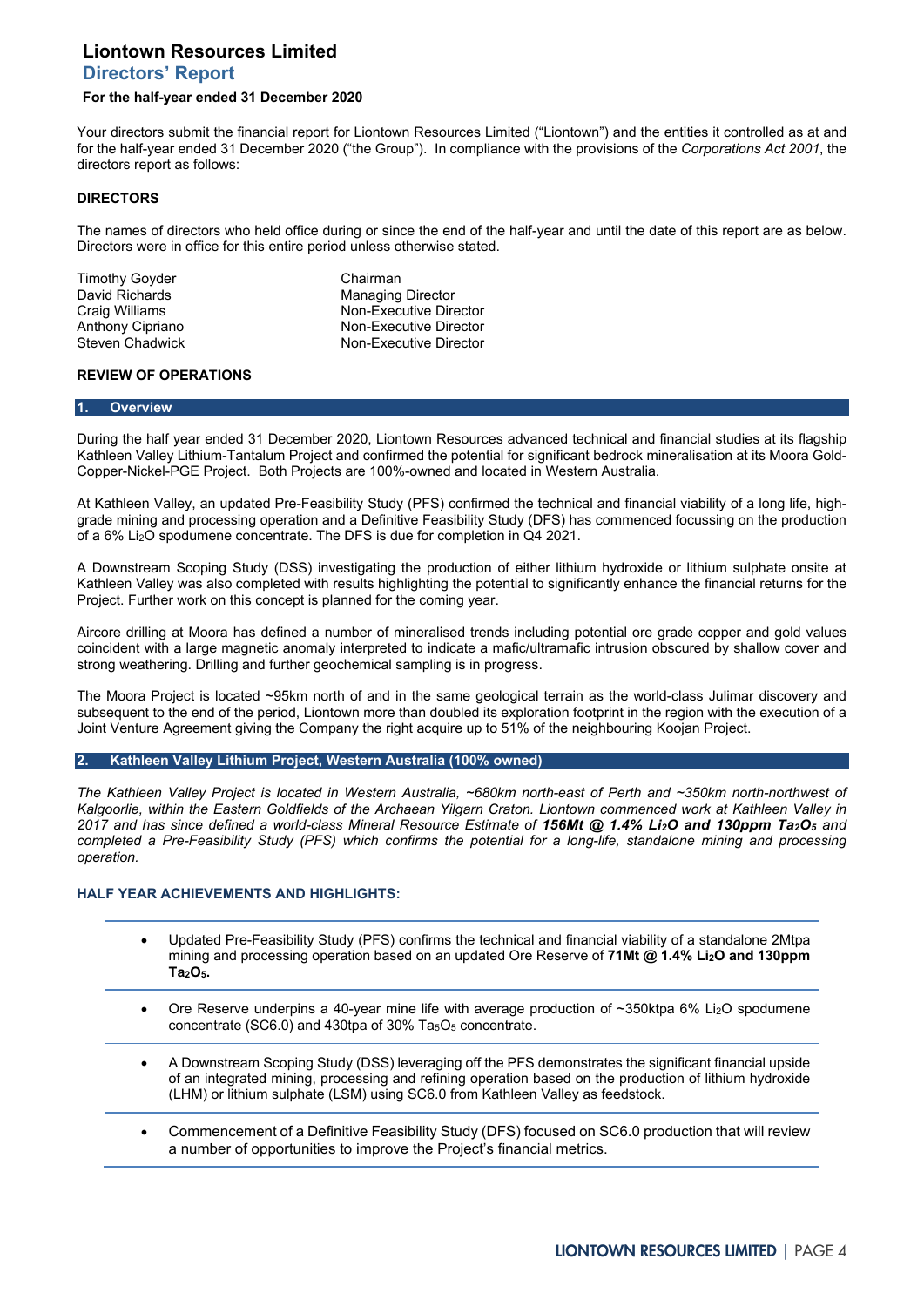# **Directors' Report**

### **For the half-year ended 31 December 2020**

### **Updated Pre-Feasibility Study (PFS)**

The PFS, which builds on the previous study completed in December 2019, delivered an updated Ore Reserve of **71Mt @ 1.4% Li2O and 130ppm Ta2O5** which will underpin a 2Mtpa mining and processing operation over a 40-year mine life. The Ore Reserve was based on the May 2020 MRE of 156Mt @ 1.4% Li<sub>2</sub>O and 130ppm Ta<sub>2</sub>O<sub>5</sub>.

The PFS evaluated a mining and processing operation delivering an average of 350ktpa of SC6.0 and 430tpa of a 30% Ta<sub>2</sub>O<sub>5</sub> tantalum concentrate. Following conventional underground and open pit mining and delivery to the Run-of-Mine pad, ore will be processed by Whole of Ore Flotation (WOF) to produce spodumene and tantalum concentrates which will then be transported in bulk for delivery to downstream customers.

### **Updated Ore Reserve**

Orelogy Consulting Pty Ltd (Orelogy) were responsible for the mining component of the PFS. As such, Orelogy prepared an Ore Reserve Estimate for the Kathleen Valley underground and open pit as at 9<sup>th</sup> October 2020, in accordance with the guidelines of the JORC Code 2012.

The summary of the Ore Reserve prepared by Orelogy is shown in *Table 1*.

| Category     | <b>Tonnage (Mt)</b> | Li <sub>2</sub> O<br>$(\%)$ | Li <sub>2</sub> O<br>(t) | Ta <sub>2</sub> O <sub>5</sub><br>(ppm) | Ta <sub>2</sub> O <sub>5</sub><br>(t) |
|--------------|---------------------|-----------------------------|--------------------------|-----------------------------------------|---------------------------------------|
|              |                     | <b>Underground</b>          |                          |                                         |                                       |
| Proved       | 3.9                 | 1.4                         | 56,000                   | 130                                     | 500                                   |
| Probable     | 37.6                | 1.5                         | 572,000                  | 120                                     | 4700                                  |
| Sub-Total    | 41.5                | 1.5                         | 628,000                  | 120                                     | 5100                                  |
|              |                     | <b>Open Pit</b>             |                          |                                         |                                       |
| Proved       | 11.7                | 1.2                         | 142,000                  | 140                                     | 1,700                                 |
| Probable     | 17.6                | 1.2                         | 205,000                  | 130                                     | 2,300                                 |
| Sub-Total    | 29.3                | 1.2                         | 346,000                  | 130                                     | 3,900                                 |
| <b>TOTAL</b> | 70.8                | 1.4                         | 974,000                  | 130                                     | 9,100                                 |

#### **Table 1: Kathleen Valley Project – Ore Reserve Estimate (October 2020)**

Notes: *Tonnages and grades are diluted and reported at Li2O cut-off grade of 0.7-0.75% (open pit) and 1.2 -1.5% (Underground). Tonnages and grades have been rounded and therefore may not add correctly.*

Mineral Resources were converted to Ore Reserves in line with the material classifications which reflect the level of confidence within the resource estimate. The Ore Reserve reflects that portion of the Mineral Resource which can be economically extracted by open pit and underground mining methods.

## **PFS Financial Outcomes**

Based on a proposed 2Mtpa standalone mining and processing operation, the PFS has demonstrated strong financial metrics for the Project (*Table 2*).

## **Table 2: Kathleen Valley Project – PFS Base Case Key Metrics**

| <b>Study Outcomes</b>                                            | <b>PFS</b>                                                        |
|------------------------------------------------------------------|-------------------------------------------------------------------|
| Post-tax NPV8% (real, post-tax)                                  | A\$1.12B                                                          |
| Internal Rate of Return (IRR)                                    | 37%                                                               |
| Payback                                                          | 3 years post-production                                           |
| Life of mine (LOM)                                               | $\sim$ 40 years                                                   |
| Pre-production capital cost                                      | A\$325M (inc. A\$67M preproduction & A\$27M contingency)          |
| Cash operating costs (1 <sup>st</sup> 5years) (1) (2)            | ~US\$261/dmt of SC6.0 (including tantalum credits)                |
| Cash operating costs (1 <sup>st</sup> 10years) <sup>(1)(2)</sup> | ~US\$283/dmt of SC6.0 (including tantalum credits)                |
| Cash operating costs (LOM) (1) (2)                               | ~US\$310/dmt of SC6.0 (including tantalum credits)                |
| Cash operating costs (LOM) (1) (3)                               | ~US\$377/dmt of SC6.0 (including tantalum credits &<br>Rovalties) |
| Average steady state production                                  | 350 ktpa of SC6.0, 430 tpa of 30% $Ta_2O_5$ concentrate           |

*<sup>1</sup> Cash operating costs include all mining, processing, transport, freight to port, port costs and site administration & overhead costs. Excludes sustaining capital.*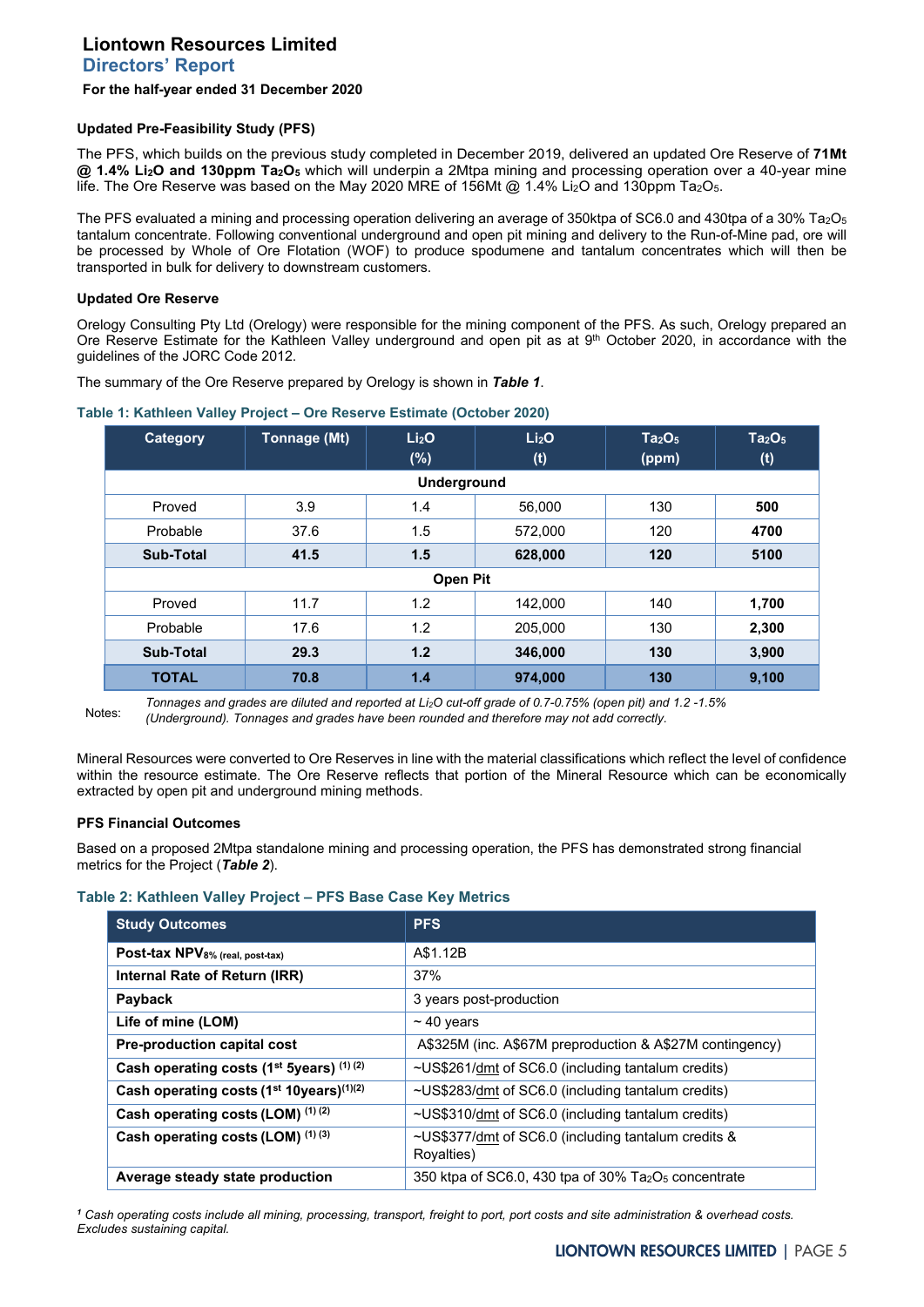# **Liontown Resources Limited Directors' Report**

# **For the half-year ended 31 December 2020**

*2 Royalties are predominantly sales price dependent hence not included, for a PFS Li2O price of US\$739/t royalties equate to US\$62/t for the 1st 10 years and US\$67/t for LOM.*

*<sup>3</sup> Includes royalties of US\$67/t for LOM.*

The production targets and forecast financial information referred to in the PFS comprise Proven Ore Reserves (19.7%), Probable Ore Reserves (69.8%) and Inferred Mineral Resources (10.5%). The Inferred material included in the inventory is 8.28Mt @ 1.36% Li<sub>2</sub>O & 121ppm Ta<sub>2</sub>O<sub>5</sub>. The Inferred material has been scheduled such that less than 1Mt is mined in the first ten years with 6.44Mt at the end of the underground mine life and a further 0.84Mt after Year 25 for the Open Pit.

The Inferred material does not have a material effect on the technical and economic viability of the project. The Reserve Estimate has been prepared by a Competent Person in accordance with the requirements of the 2012 JORC Code. All material assumptions on which the production targets and forecast financial information are based are disclosed in this announcement and in Liontown's ASX release dated 9th October 2020.

## **Metallurgy**

Samples were collected from across the deposit as part of the metallurgical testwork. These samples include a range of grades and depths.

The metallurgical process proposed consists of 3-stage comminution including high-pressure grinding roll (HPGR), a sequential magnetic-gravity circuit for iron and tantalum extraction followed by WOF.

The process has been tested at a PFS level in the laboratory with a grade-recovery relationship established which results in an average metallurgical recovery of 76% Li<sub>2</sub>O into SC6.0 (inc. losses for Ta<sub>2</sub>O<sub>5</sub> extraction) based on the PFS mine schedule. A separable site Ta<sub>2</sub>O<sub>5</sub> recovery of 56% will enable the production of a Ta<sub>2</sub>O<sub>5</sub> concentrate grading 15% Ta<sub>2</sub>O<sub>5</sub> (upgraded to 30% offsite resulting in an overall Ta2O5 recovery of 50%).

Further metallurgical test work on approximately 3 tonnes of material will also commence during Q2 2021 to provide DFS-level data for recovery, variability, grind size optimisation and comminution. A pilot program is also planned for 2021 to generate marketing sample for off-takers and further downstream test work.

A Process Comminution Study has also been completed which has confirmed the viability of further process optimisation, leading to possible capital savings and improved operability through the removal of one stage of crushing and increased grinding mill size. These changes will be incorporated into the DFS.

## **Downstream Scoping Study (DSS)**

Liontown engaged Lycopodium Minerals Pty Ltd (Lycopodium) to evaluate the impact of integrating a downstream refinery with the mine and process plant ("**Integrated Project**") at Kathleen Valley to produce either battery-grade Lithium Hydroxide (LiOH "**LHM**") or Lithium Sulphate (Li2SO4 "**LSM**").

Lycopodium determined scoping-level operating and capital cost estimates (+/-30% accuracy) for a downstream facility capable of processing feed of ~380ktpa (noting WOF circuit average LOM production rate of 350k tpa) SC6.0 to produce 58ktpa of battery-grade LHM or 88ktpa LSM on-site**.** 

As the financial analysis demonstrates (*Table 3*), an Integrated Project is a better commercial proposition, given the location of the Project relative to key infrastructure including power and gas, the supply of key consumables such as acid from the nearby mining and logistics centre of Kalgoorlie and, importantly, having a suitable area for storage of tailings. Reduced transport volumes of final product would also significantly reduce operating costs.

Based on a proposed 2Mtpa standalone mining, processing and refining operation, the DSS demonstrated strong financial metrics for the Integrated Project as outlined below (*Table 3*):

## **Table 3: Kathleen Valley Integrated Project – Key Metrics**

|                                                                       | <b>LHM</b>        | <b>LSM</b>       |
|-----------------------------------------------------------------------|-------------------|------------------|
| Post-tax NPV <sub>8%</sub> (real, post-tax)                           | A\$4.8 B          | A\$3.2 B         |
| Internal Rate of Return (IRR) %                                       | 41%               | 35%              |
| LOM Free Cashflow (post tax)                                          | A\$19.5 B         | A\$13.2 B        |
| Payback period (years)                                                | 3                 | 3                |
| Average LHM/ LSM pricing Real Spot (2025-2041, US\$/t) <sup>(7)</sup> | <b>US\$14,079</b> | <b>US\$6,991</b> |
| Average LOM cash operating costs (US\$/t) (1) (5)                     | <b>US\$4,744</b>  | <b>US\$2,649</b> |
| Design production rate (ktpa)                                         | 58 ktpa LHM       | 88 ktpa LSM      |
| Integrated Capex (SC6.0 Plant + Refinery A\$) (2) (3) (4) (6)         | A\$1.1B           | A\$0.9B          |
| Life of mine (LOM years)                                              | $~10$ years       | $~10$ years      |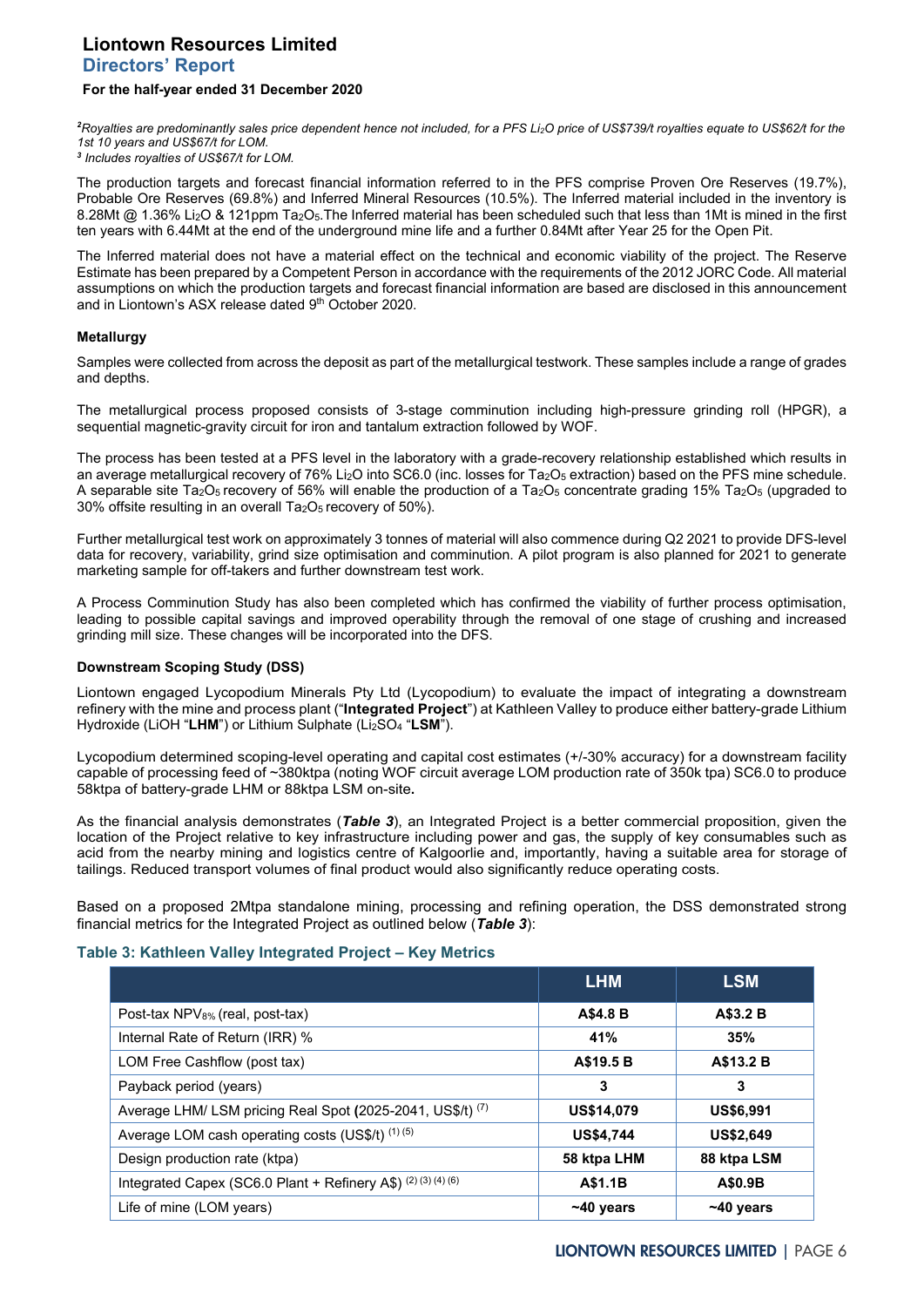## **Directors' Report**

### **For the half-year ended 31 December 2020**

*<sup>1</sup> Cash operating costs include all mining, processing, downstream refining, transport, state & private royalties, freight to port, port costs and site administration and overhead costs. Excludes sustaining capital.*

- *2 Integrated Capex for LHM production includes \$325M for the mine/ SC6.0 processing plant (PFS) and \$785M for the downstream refinery*
- *3 Integrated Capex for LSM production includes \$325M for the mine/ SC6.0 processing plant (PFS) and \$625M for the downstream refinery*
- *4 SC6.0 plant capital to PFS level +/-25% accuracy, DSS to +/-30% accuracy*

*5 PFS include no contingency on SC6.0 operating costs, DSS included no contingency on operating costs 6PFS include 15% (\$27M) capital contingency, DSS included 20% (\$135M LHM & \$109M LSM) contingency on capital costs* 

*7LHM Pricing per Roskill September 2020 price estimates for years 2025-2040, LSM pricing scaled based on Roskill LHM price estimate.* 

### **Definitive Feasibility Study (DFS)**

Following the positive results from the updated PFS, Liontown has commenced a DFS focussed on SC6.0 production which is due for completion in Q4 2021. A number of opportunities to improve the financial metrics for the Project are discussed below.

### *Throughput Options*

Throughputs of 2Mtpa and 4Mtpa from a mining and a processing perspective were evaluated as part of the PFS. A staged approach to the plant development was considered prudent, however key considerations in both the mine and the processing plant have been included upfront to enable a throughput expansion with negligible impact on the 2Mtpa mining and processing presented in the PFS. Further throughput related optimisation will be undertaken as part of the DFS.

#### *Production of Multiple Spodumene Concentrate Grades*

The PFS was evaluated based on the production and sale of SC6.0. Based on the PFS testwork, the WOF flowsheet provides considerable flexibility for the production of much higher-grade concentrates (>6.5% Li2O) for periods of the mine life when mining higher grade ore. The ability to produce higher concentrate grades may have sales and operating cost benefits. Further grade-related optimisation will be undertaken as part of the DFS.

#### *Reserve/Resource Expansion*

The PFS underground mine planning identified accessible Inferred material that potentially could be added to the Reserve if further drilling was undertaken.

The Company has since undertaken a geotechnical drilling program to acquire data required to complete the DFS. The geotechnical drilling comprised six diamond core holes totalling 1,312m with two of the geotechnical holes, KVDD0076 and KVDD0077, drilled into an Inferred part of the Mineral Resource.

Both holes intersected significant widths of high-grade lithium mineralisation, confirming the continuity of the system, i.e.,

| KVDD0076 | 9.2m @ 1.6% Li <sub>2</sub> O from 189.2m including 2m @ 2.2% Li <sub>2</sub> O from 191m, and<br>13.4m @ 1.7% Li <sub>2</sub> O from 269.6m including8m @ 2.0% Li <sub>2</sub> O from 274m |
|----------|---------------------------------------------------------------------------------------------------------------------------------------------------------------------------------------------|
| KVDD0077 | 14m @ 1.8% Li <sub>2</sub> O from 186m including 4m @ 2.5% Li <sub>2</sub> O from 195m, and<br>39.7m @ 1.6% Li <sub>2</sub> O from 280.4m including5m @ 2.4% Li <sub>2</sub> O from 285m    |

The assay data from KVDD0076 and KVDD0077 will be used to upgrade parts of the Mineral Resource Estimate to the Indicated category, which will subsequently be available for conversion to Ore Reserves as part of the DFS.

The Kathleen Valley MRE also remains open at depth and along strike and the resource base could be grown with additional drilling.

### *Downstream Processing/Refinery*

Ongoing metallurgical and process engineering work is envisaged in Q2, 2021 to further develop the DSS, given the compelling economic upside.

### **3. Moora Gold-Copper-Nickel-PGE Project, Western Australia (100%)**

*The Moora Project, which is located in south-west Western Australia approximately 150km north-east of Perth, comprises wholly-owned tenure applied for in 2018 and 2019 as part of Liontown's generative studies to acquire areas considered prospective for precious and battery-related metals. Geochemical exploration has defined strong Au-PGE-Ni-Cu anomalism coincident with geophysical features interpreted to be indicative of mafic-ultramafic intrusions similar to the unit that hosts the world-class Julimar discovery ~95km to the south.*

Late in the 2020, Liontown commenced a maiden drilling program at Moora to test a number of geochemical targets defined by shallow (<1m) auger sampling.

The drilling program, which was completed subsequent to the end of the year, comprised 264 aircore drill holes for 10,349m and 14 Reverse Circulation (RC) drill holes for 1,946m.

The air-core drilling was designed to provide initial bedrock data beneath gold+PGE+nickel+copper anomalies defined by auger sampling. Holes were drilled to refusal, which is effectively the base of strong weathering and complete oxidation.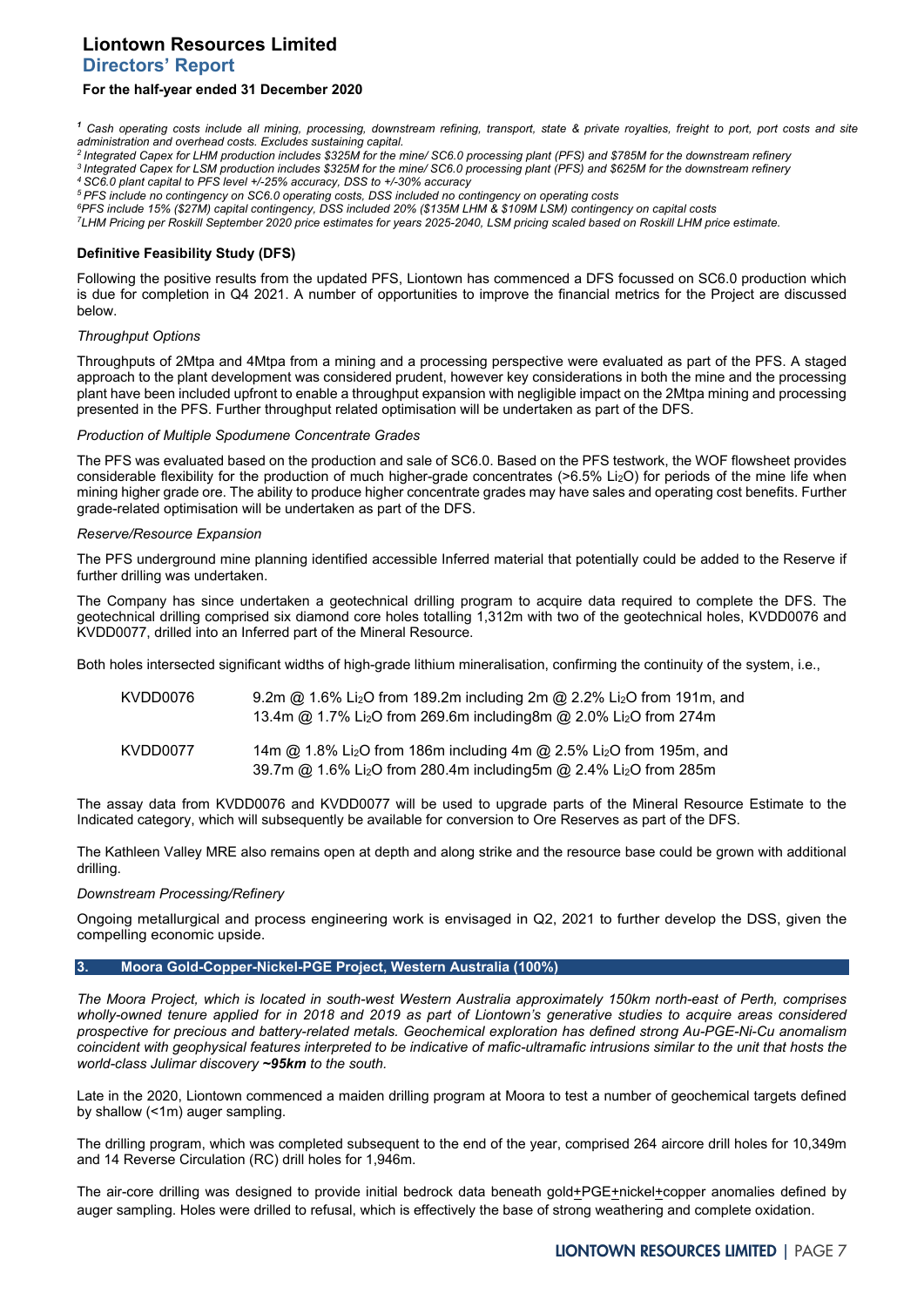# **Liontown Resources Limited Directors' Report**

# **For the half-year ended 31 December 2020**

The RC drilling tested beneath geochemical haloes in the weathered, oxidised profile, defined by the auger sampling and aircore drilling, that may be indicative of deeper, primary mineralisation in fresh bedrock.

Three mineralised zones have been defined coincident with the Mt Yule anomaly, a large, 7 x 2.5km, WNW-ESE trending magnetic feature interpreted to define a mafic/ultramafic intrusion obscured by transported cover and strong weathering.

The mineralised zones include:

- The Angepena prospect, located in the southwest part of the Mt Yule, where drilling has defined a +900m long zone of bedrock gold mineralisation with intersections up to **44m @ 1.6g/t gold**;
- A +2km long and up to 150m wide copper (>1,000ppm) gold (>100ppb) *northern* zone with intersections up to **10m @ 1.9% copper and 12m @ 0.5g/t gold**; and
- A *south-eastern* zone defined by a single drill traverse with drill intersections of up to **37m @ 0.25g/t gold and 12m @ 0.22% copper.**

These zones are open and only partially defined, and further drilling is planned to delineate the limits of the mineralisation.

At the time of writing, assays were pending for 11 RC holes drilled beneath the northern copper-gold zone referred to above and 145 in-fill and first-pass aircore holes. Results from these holes are expected to define further targets for follow-up drilling.

### **Koojan Joint Venture**

Subsequent to the end of the period, Liontown expanded it's exploration footprint in the region to  $\sim$ 1,100km<sup>2</sup> with the execution of an binding agreement which gives Liontown the right to earn to up to 51% equity in the neighbouring Koojan Project from Lachlan Star Resources.

The Koojan Project, which adjoins the western boundary of the Moora Project, includes a number of magnetic anomalies also interpreted to indicate mafic/ultramafic intrusions and an auger drilling program comprising ~1,000 samples is planned to define targets for drill testing

# **4. Buldania Lithium Project, Western Australia (100% of Lithium Rights)**

*The Buldania Project is located in the Eastern Goldfields, approximately 600km east of Perth and 200km north of the regional port of Esperance. Historical mapping and exploration delineated a large spodumene-bearing pegmatite swarm that had not been previously assessed for lithium or associated rare metals. Drilling by Liontown has defined a maiden Mineral Resource Estimate of ~15Mt @ 1% Li2O at the Anna pegmatite.*

A Mining Lease application has been lodged over the Anna deposit and work is in progress to define potential resource extensions for drill testing.

## **CORPORATE**

At 31 December 2020 the Group had net assets of \$16,178,791 (30 June 2020: \$6,519,674) and an excess of current assets over current liabilities of \$15,943,384 (30 June 2020: \$6,285,762). At 31 December 2020, cash at bank totalled \$16,360,699 (30 June 2020: \$5,257,849). During the period, the Company completed a placement to raise \$12,500,000 (before costs) by issuing 54,347,826 fully paid ordinary shares at an issue price of \$0.23 per share.

The Group reported a net loss for the period of \$4,959,489 (31 December 2019 net loss: \$8,047,982) which included \$3,336,010 in exploration and evaluation expenditure expensed in accordance with the Group's accounting policy (31 December 2019: \$6,202,667).

## **EVENTS SUBSEQUENT TO THE REPORTING DATE**

On 13 January 2021, 207,246 unlisted service rights were issued to Non-executive Directors in lieu of payment of cash fees otherwise payable for the quarter ending 31 March 2021.

On 27 January 2021, the Company announced it acquired the right to earn 51% equity in the Koojan Project from Lachlan Star Resources, which is located adjacent to the western boundary of the 100%-owned Moora Project.

In a separate transaction, Liontown also agreed to sell its Killaloe Project, located near Norseman in Western Australia, to Lachlan Star for 40,000,000 Lachlan Star shares.

On 29 January 2021, 612,273 unlisted service rights were exercised by several Directors and employees and converted into fully paid ordinary shares.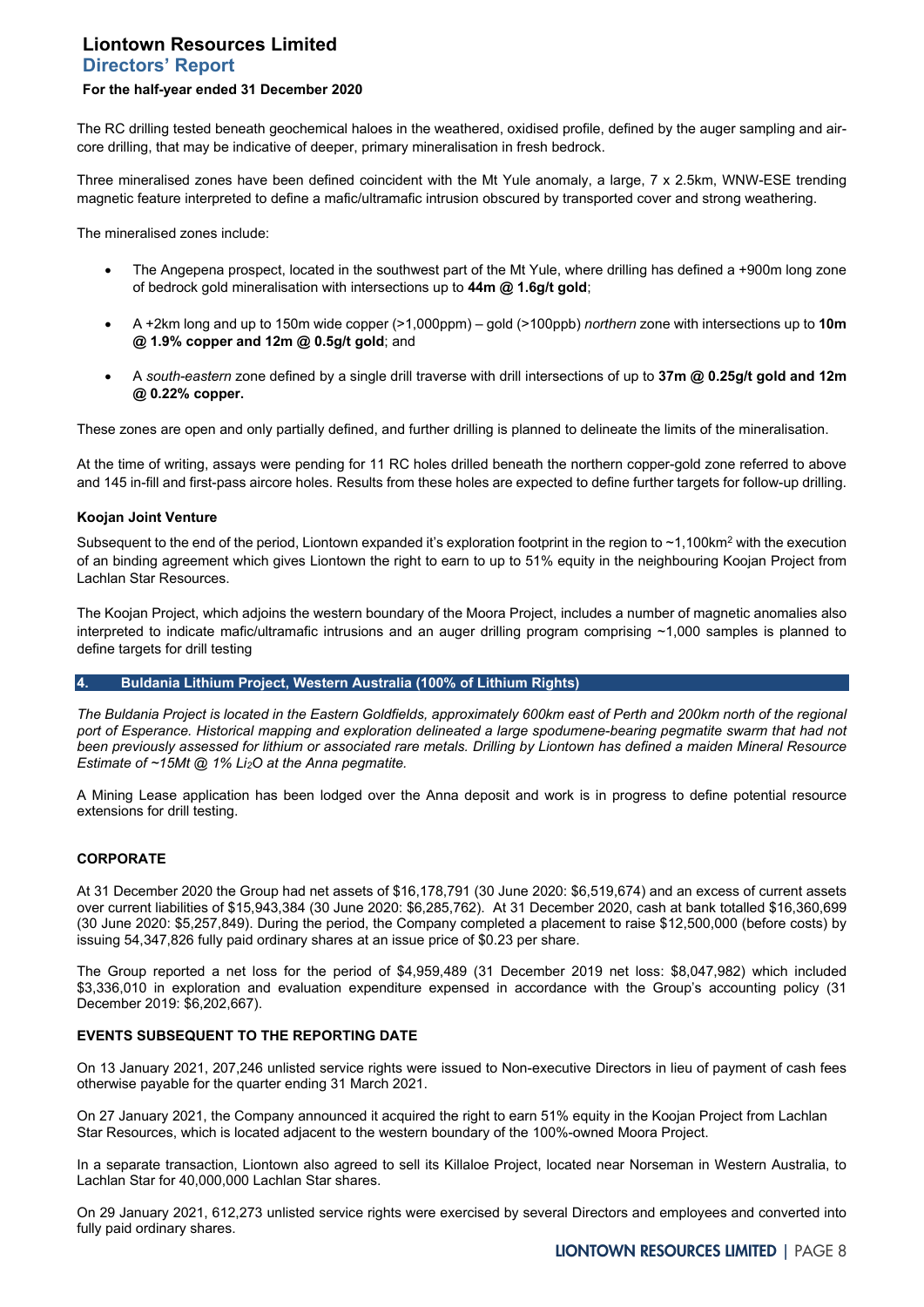# **Liontown Resources Limited Directors' Report**

### **For the half-year ended 31 December 2020**

On 11 February 2021, the Company announced the appointment of Tony Ottaviano as Chief Executive Officer and Managing Director, effective from on or about 1 May 2021 and that Mr David Richards will transition to the role of Technical Director. 7,500,000 unlisted options were issued to Tony Ottaviano as part of the appointment and 2,500,000 sign-on performance rights will be issued upon commencement of employment along with participation in Key management personnel performance rights.

On 24 February 2021,3,000,000 unlisted options were exercised by a Non-Executive Director and converted into fully paid ordinary shares.

On 12 March 2021, a consulting agreement was entered into with Non-Executive Director, Anthony Cipriano.

There are no other significant events after balance date that required disclosure in this report.

### **AUDITOR'S INDEPENDENCE DECLARATION**

Section 307C of the *Corporations Act 2001* requires our auditors, HLB Mann Judd, to provide the directors of the Company with an Independence Declaration in relation to the review of the half-year financial report. This Independence Declaration is set out on page 11 and forms part of this directors' report for the half-year ended 31 December 2020.

This report is signed in accordance with a resolution of the Board of Directors made pursuant to Section 306(3) of the *Corporations Act 2001*.

Devel Archard

David Richards Managing Director

Dated at Perth this 15<sup>th</sup> day of March 2021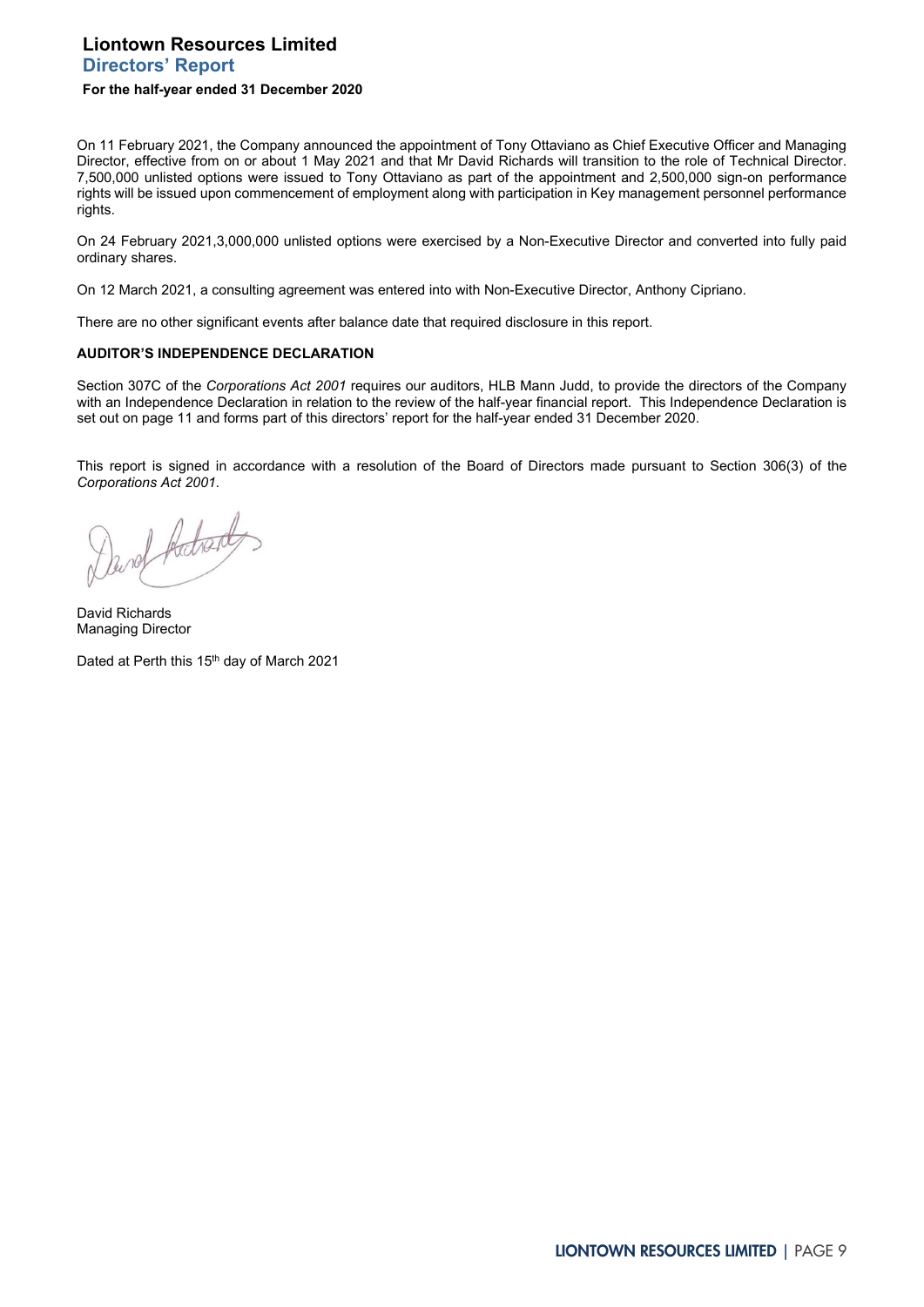**Directors' Report**

#### **For the half-year ended 31 December 2020**

### **COMPETENT PERSON'S STATEMENT**

The Information in this Report that relates to Mineral Resources for the Kathleen Valley Project is extracted from the ASX announcement "Kathleen Valley confirmed as a world-class lithium deposit as Mineral Resource increases to 156Mt @ 1.4% Li2O" released on the 11<sup>th</sup> May 2020 which is available on www.ltresources.com.au.

The Information in this Report that relates to Ore Reserves, Production Target and Pre-Feasibility Study (PFS) for the Kathleen Valley Project is extracted from the ASX announcement "Updated Kathleen Valley Pre-Feasibility Study delivers substantial increase in NPV to A\$1.1 billion and mine life to  $~40$  years" released on 9<sup>th</sup> October 2020 which is available on www.ltresources.com.au.

The information in this Report that relates to the Downstream Scoping Study (DSS) is extracted from the ASX announcement "Downstream Scoping Study: Kathleen Valley Lithium-Tantalum Project" released on 22 October 2020 which is available on www.ltresources.com.au.

The information in this Report that relates to Exploration Results for the Kathleen Valley Project is extracted from the ASX announcement "Kathleen Valley Lithium-Tantalum Project Advancing to the Next Level with Definitive Feasibility Study Underway" released on 11<sup>th</sup> January 2021 which is available on www.ltresources.com.au.

The information in Report that relates to Exploration Results for the Moora Project is extracted from the ASX announcements "Initial assays of up to 2.5% copper and 1.1g/t gold from maiden drilling program at 100%-owned Moora Project, WA" and "Outstanding intercept of 44m at 1.6g/t gold in first Reverse Circulation drill hole at the Moora Project, WA" released on 19<sup>th</sup> January 2021 and 2<sup>nd</sup> March 2021 respectively which are available on www.ltresources.com.au.

The Information in this Report that relates to Mineral Resources for the Buldania Project is extracted from the ASX announcement "Liontown announces maiden Mineral Resource Estimate for its 100%-owned Buldania Lithium Project, WA" released on the 8th November 2019 which is available on www.ltresources.com.au.

The Company confirms that it is not aware of any new information or data that materially affects the information included in the original market announcements. The Company confirms that the form and context in which the Competent Person's findings are presented have not been materially modified from the original market announcement.

### **FORWARD LOOKING STATEMENT**

This report contains forward-looking statements which involve a number of risks and uncertainties. These forward-looking statements are expressed in good faith and believed to have a reasonable basis. These statements reflect current expectations, intentions or strategies regarding the future and assumptions based on currently available information. Should one or more of the risks or uncertainties materialise, or should underlying assumptions prove incorrect, actual results may vary from the expectations, intentions and strategies described in this announcement. No obligation is assumed to update forward looking statements if these beliefs, opinions and estimates should change or to reflect other future developments.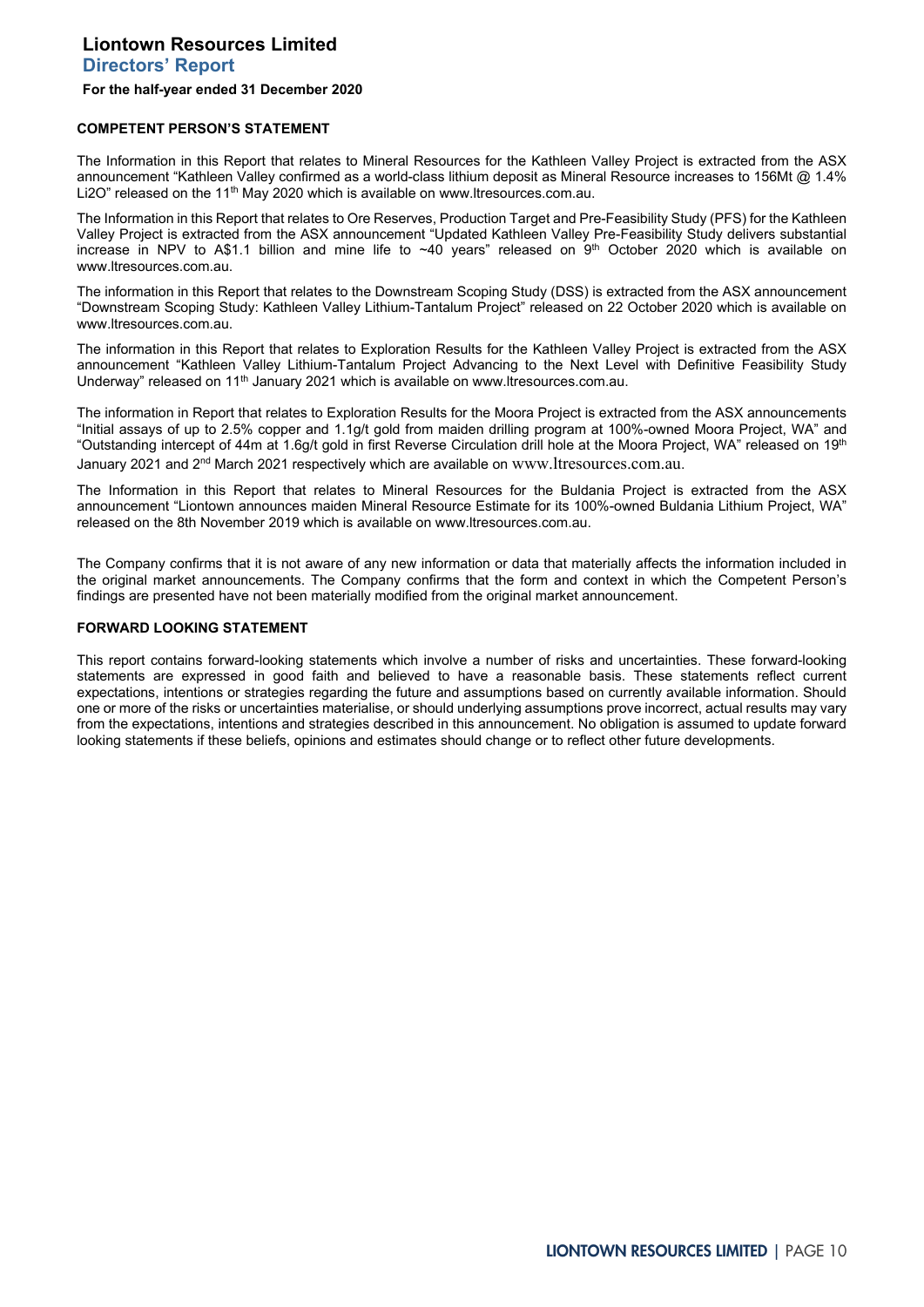

## **AUDITOR'S INDEPENDENCE DECLARATION**

As lead auditor for the review of the consolidated financial report of Liontown Resources Limited for the half-year ended 31 December 2020, I declare that to the best of my knowledge and belief, there have been no contraventions of:

- a) the auditor independence requirements of the *Corporations Act 2001* in relation to the review; and
- b) any applicable code of professional conduct in relation to the review.

Perth, Western Australia **15 March 2021** 

Suckley

**Buckley Partner** 

## hlb.com.au

HLB Mann Judd (WA Partnership) ABN 22 193 232 714 Level 4, 130 Stirling Street, Perth WA 6000 / PO Box 8124 Perth BC WA 6849 T: +61 (0)8 9227 7500 E: mailbox@hlbwa.com.au Liability limited by a scheme approved under Professional Standards Legislation. HLB Mann Judd (WA Partnership) is a member of HLB International, the global advisory and accounting network.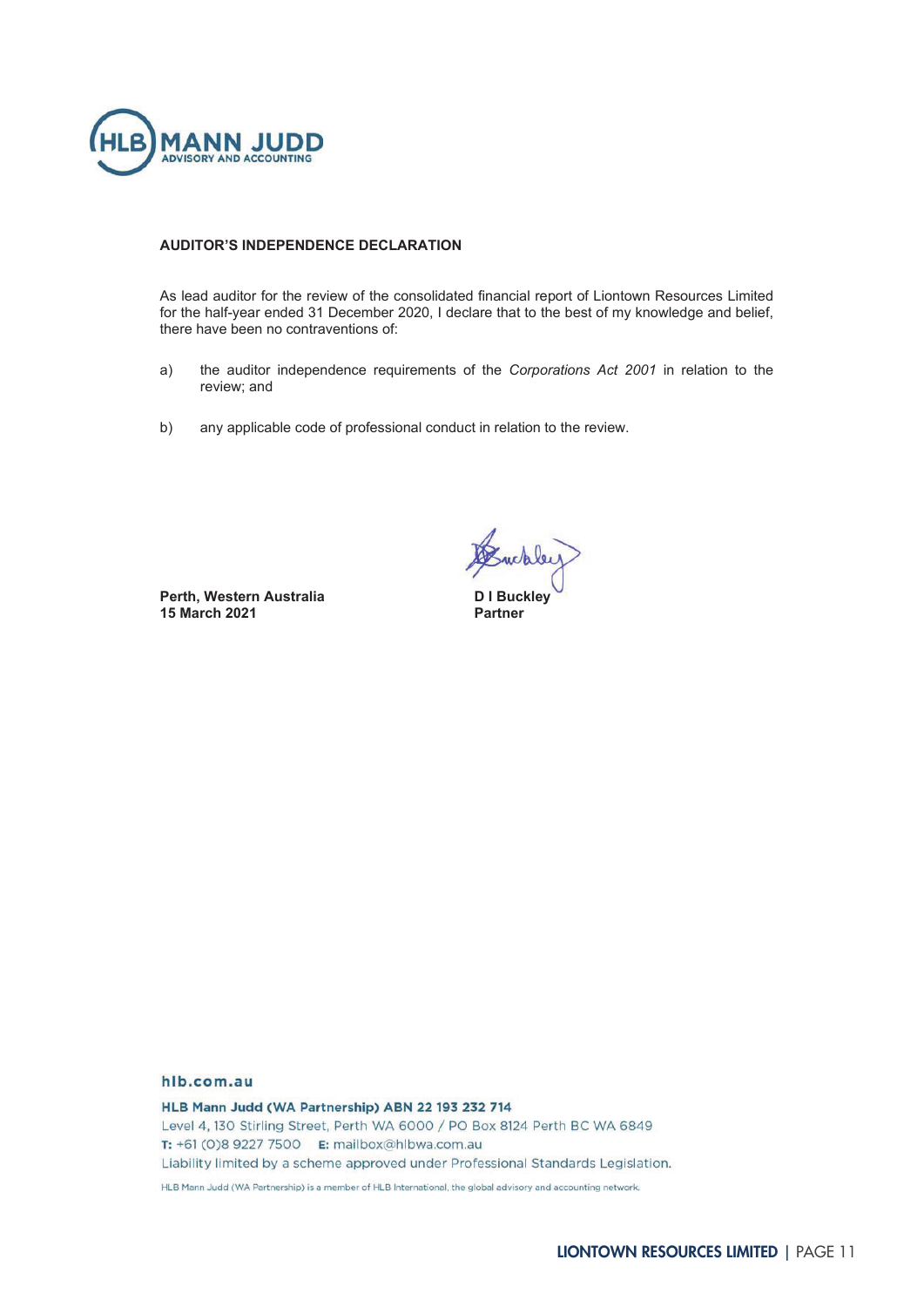# <span id="page-11-0"></span>**Condensed Consolidated Statement of Profit or Loss and Other Comprehensive Income**

**For the half-year ended 31 December 2020**

|                                                 | <b>Note</b> | 31 Dec 20<br>S | 31 Dec 19<br>S |
|-------------------------------------------------|-------------|----------------|----------------|
| <b>Continuing Operations</b>                    |             |                |                |
| Exploration and evaluation expenditure expensed | 3(a)        | (3,336,010)    | (6,202,667)    |
| Corporate administrative expenses               | 3(b)        | (562, 959)     | (1, 154, 548)  |
| Share based payments                            |             | (1,068,917)    | (763, 384)     |
| Net finance income                              |             | 8,397          | 72,617         |
|                                                 |             |                |                |
| Loss before income tax                          |             | (4,959,489)    | (8,047,982)    |
|                                                 |             |                |                |
| Income tax expense                              |             |                |                |
| Net loss after tax                              |             | (4,959,489)    | (8,047,982)    |
|                                                 |             |                |                |
| Other comprehensive income/(loss), net of tax   |             |                |                |
|                                                 |             |                |                |
| Items reclassified to profit or loss:           |             |                |                |
| <b>Total comprehensive loss</b>                 |             | (4,959,489)    | (8,047,982)    |
|                                                 |             |                |                |
| Earnings per share from operations              |             |                |                |
| Basic loss per share (cents per share)          |             | (0.28)         | (0.49)         |
| Diluted loss per share (cents per share)        |             | (0.28)         | (0.49)         |

.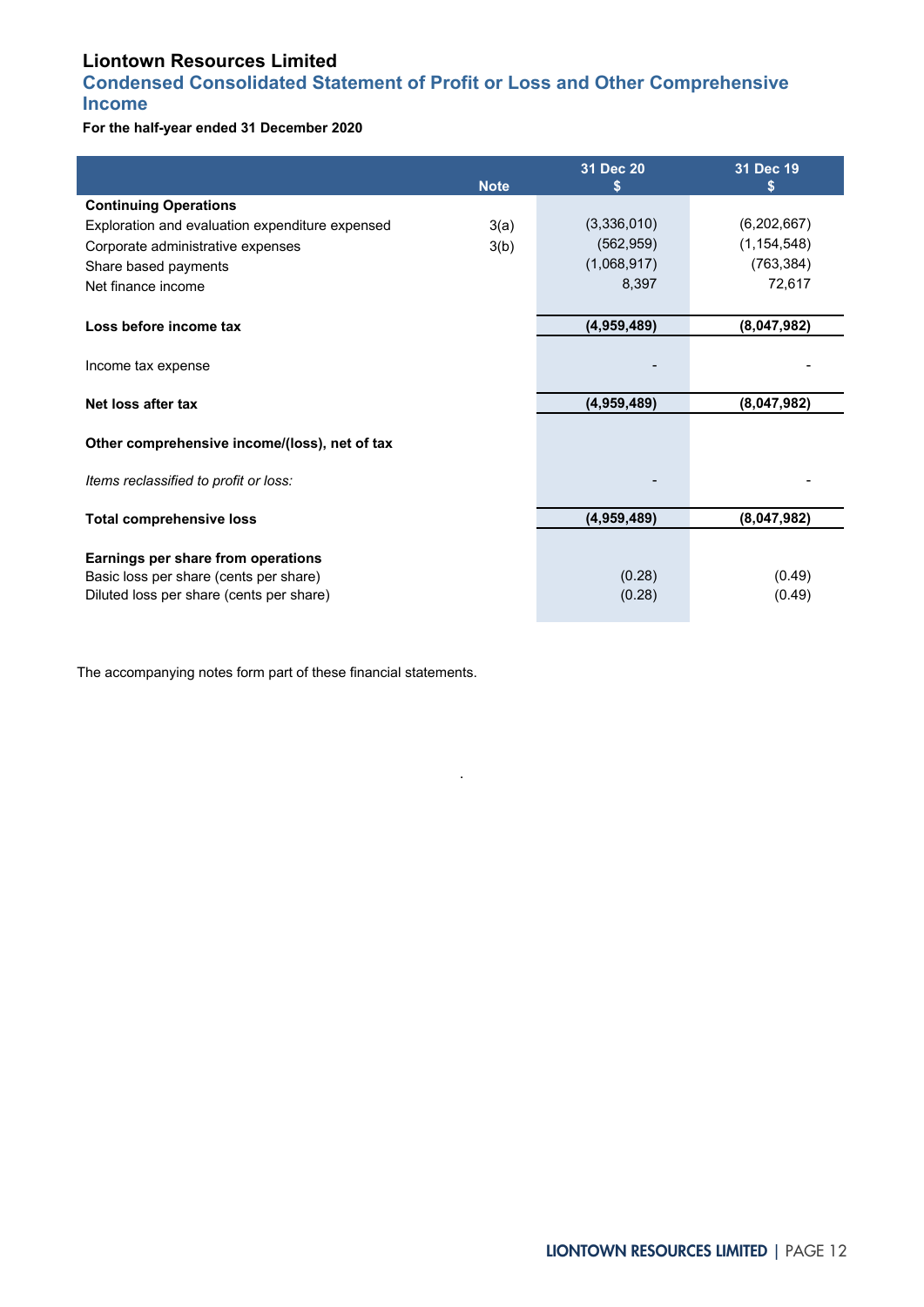# <span id="page-12-0"></span>**Condensed Consolidated Statement of Financial Position**

# **As at 31 December 2020**

|                                                      |             | 31 Dec 20      | 30 Jun 20      |
|------------------------------------------------------|-------------|----------------|----------------|
|                                                      | <b>Note</b> | \$             | \$             |
| <b>Current assets</b>                                |             |                |                |
| Cash and cash equivalents                            |             | 16,360,699     | 5,257,849      |
| Trade and other receivables                          |             | 378,418        | 1,773,070      |
| <b>Total current assets</b>                          |             | 16.739.117     | 7,030,919      |
|                                                      |             |                |                |
| <b>Non-current assets</b><br><b>Financial Assets</b> |             | 76,813         | 76,812         |
| Property, plant and equipment                        |             | 128,039        | 123,146        |
| Right-of-use assets                                  |             | 85,325         | 109,703        |
| <b>Total non-current assets</b>                      |             | 290,177        | 309,661        |
|                                                      |             |                |                |
| <b>Total assets</b>                                  |             | 17,029,294     | 7,340,580      |
| <b>Current liabilities</b>                           |             |                |                |
| Trade and other payables                             |             | 592,351        | 553,101        |
| Employee benefits                                    |             | 157,450        | 148,980        |
| Lease Liabilities                                    |             | 45,932         | 43,076         |
| <b>Total current liabilities</b>                     |             | 795,733        | 745,157        |
|                                                      |             |                |                |
| <b>Non-Current liabilities</b>                       |             |                |                |
| Employee benefits                                    |             | 3,792          | 1,512          |
| Lease Liabilities                                    |             | 50,978         | 74,237         |
| <b>Total non-current liabilities</b>                 |             | 54,770         | 75,749         |
|                                                      |             |                |                |
| <b>Total liabilities</b>                             |             | 850,503        | 820,906        |
|                                                      |             |                |                |
| <b>Net assets</b>                                    |             | 16,178,791     | 6,519,674      |
|                                                      |             |                |                |
| <b>Equity</b>                                        |             |                |                |
| Share capital                                        | 4           | 77,093,190     | 63,219,270     |
| <b>Accumulated losses</b>                            |             | (63, 117, 883) | (58, 996, 115) |
| Reserves                                             |             | 2,203,484      | 2,296,519      |
| <b>Total equity</b>                                  |             | 16,178,791     | 6,519,674      |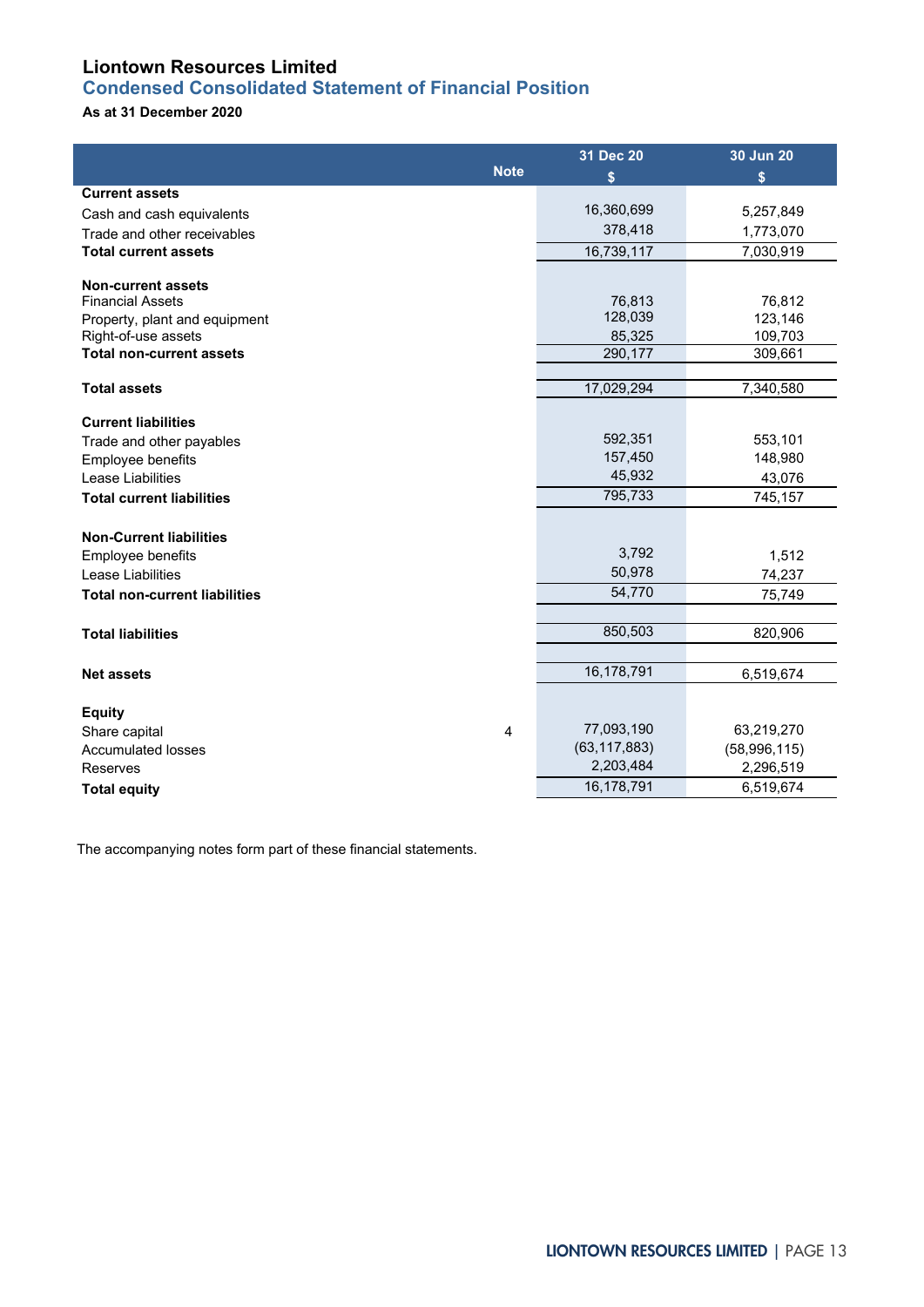**Condensed Consolidated Statement of Changes in Equity**

**For the half-year ended 31 December 2020**

<span id="page-13-0"></span>

|                                                                                         | <b>Issued capital</b> | <b>Accumulated</b><br><b>losses</b><br>S. | <b>Share based</b><br>payments<br>reserve<br>\$ | <b>Foreign currency</b><br>translation<br>reserve<br>\$ | <b>Total equity</b><br>s. |
|-----------------------------------------------------------------------------------------|-----------------------|-------------------------------------------|-------------------------------------------------|---------------------------------------------------------|---------------------------|
| Balance at 1 July 2019                                                                  | 45,228,551            | (46, 591, 731)                            | 1,206,001                                       | 139,091                                                 | (18,088)                  |
| Loss for the period                                                                     |                       | (8,047,982)                               |                                                 |                                                         | (8,047,982)               |
| Other comprehensive loss                                                                |                       |                                           |                                                 |                                                         |                           |
| Total comprehensive loss for the period                                                 | ٠                     | (8,047,982)                               |                                                 |                                                         | (8,047,982)               |
| Transactions with Owners in their capacity as Owners:<br>Issue of shares (net of costs) | 17,449,907            |                                           |                                                 |                                                         | 17,449,907                |
| Share-based payments                                                                    |                       |                                           | 763,384                                         |                                                         | 763,384                   |
| Transfer between equity items                                                           |                       | 129,355                                   | (129, 355)                                      |                                                         |                           |
| <b>Balance at 31 December 2019</b>                                                      | 62,678,458            | (54, 510, 358)                            | 1,840,030                                       | 139,091                                                 | 10,147,221                |
|                                                                                         |                       |                                           |                                                 |                                                         |                           |
| Balance at 1 July 2020                                                                  | 63,219,270            | (58,996,115)                              | 2,157,428                                       | 139,091                                                 | 6,519,674                 |
| Loss for the period                                                                     |                       | (4,959,489)                               |                                                 |                                                         | (4,959,489)               |
| Other comprehensive loss                                                                |                       |                                           |                                                 |                                                         |                           |
| Total comprehensive loss for the period                                                 | ٠                     | (4,959,489)                               |                                                 |                                                         | (4,959,489)               |
| Transactions with Owners in their capacity as Owners:                                   |                       |                                           |                                                 |                                                         |                           |
| Issue of shares (net of costs)                                                          | 13,549,689            |                                           |                                                 |                                                         | 13,549,689                |
| Share-based payments                                                                    |                       |                                           | 1,068,917                                       |                                                         | 1,068,917                 |
| Transfer between equity items                                                           | 324,231               | 837,721                                   | (1, 161, 952)                                   |                                                         |                           |
| <b>Balance at 31 December 2020</b>                                                      | 77,093,190            | (63, 117, 883)                            | 2,064,393                                       | 139,091                                                 | 16,178,791                |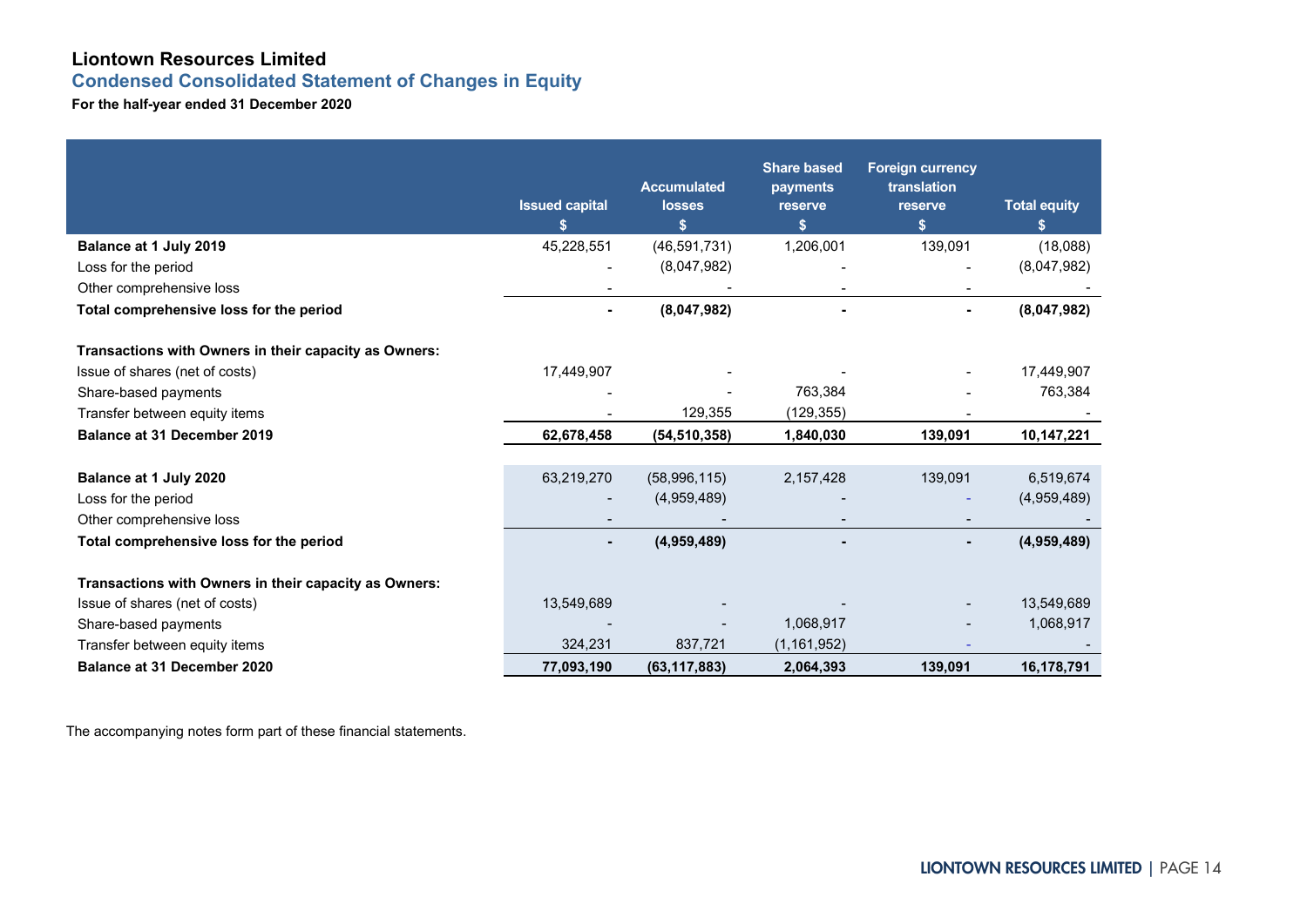# <span id="page-14-0"></span>**Condensed Consolidated Statement of Cash Flows**

**For the half-year ended 31 December 2020**

|                                                    | 31 Dec 20   | 31 Dec 19     |
|----------------------------------------------------|-------------|---------------|
|                                                    | S           | S             |
| Cash flows from operating activities               |             |               |
| Cash paid to suppliers and employees               | (856, 404)  | (1, 192, 076) |
| Payments for exploration and evaluation            | (3,312,825) | (7,677,714)   |
| Interest received                                  | 13,036      | 63,790        |
| <b>Interest Paid</b>                               | (4,627)     |               |
| Government Grants and Incentives                   | 238,200     |               |
| Net cash (used in) operating activities            | (3,922,620) | (8,806,000)   |
|                                                    |             |               |
| Cash flows from investing activities               |             |               |
| Payments for plant and equipment                   | (20, 926)   | (55, 238)     |
| Proceeds from sale of exploration tenement         | 1,500,000   |               |
| Net cash from/(used) in investing activities       | 1,479,074   | (55, 238)     |
|                                                    |             |               |
| Cash flows from financing activities               |             |               |
| Proceeds from issue of shares                      | 14,152,000  | 18,354,750    |
| Share application monies held on trust             |             | (163, 750)    |
| Payments for share issue costs                     | (585, 179)  | (905, 143)    |
| Repayment of lease liabilities                     | (20, 403)   | (12, 515)     |
| Security deposits                                  |             | (19, 413)     |
| Net cash from financing activities                 | 13,546,418  | 17,253,929    |
|                                                    |             |               |
| Net increase in cash and cash equivalents          | 11,102,872  | 8,392,691     |
| Effects of exchange rate fluctuations on cash held | (22)        | 15            |
| Cash and cash equivalents at 1 July                | 5,257,849   | 3,363,269     |
| Cash and cash equivalents at 31 December           | 16,360,699  | 11,755,975    |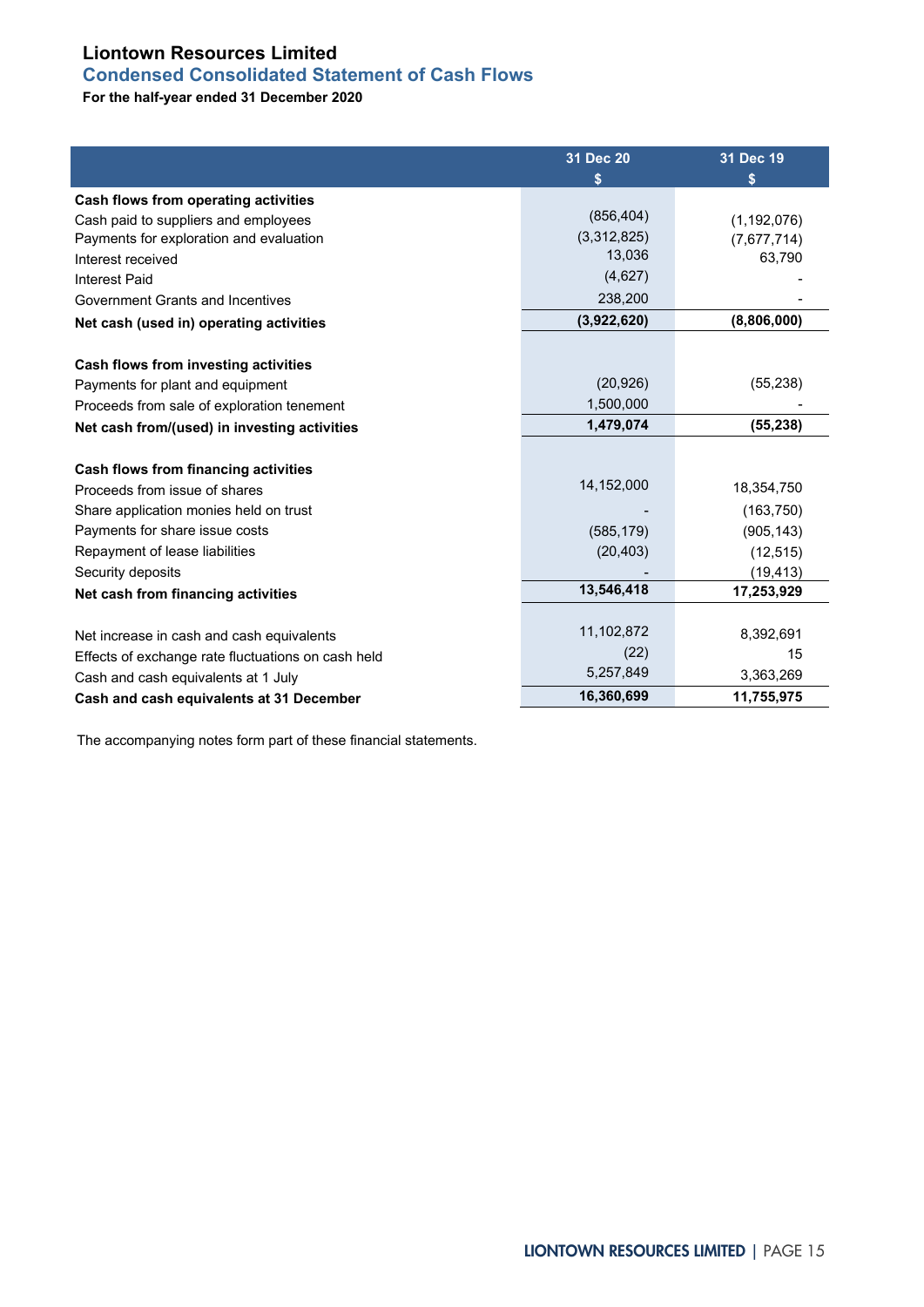<span id="page-15-0"></span>**For the half-year ended 31 December 2020**

## **1. Significant accounting policies**

## **(a) Statement of compliance**

The financial report was authorised for issue on 15<sup>th</sup> March 2021.

These interim condensed consolidated financial statements are general purpose financial statements prepared in accordance with the requirements of the *Corporations Act 2001*, applicable accounting standards including AASB 134 *Interim Financial Reporting*, Accounting Interpretations and other authoritative pronouncements of the Australian Accounting Standards Board (AASB).

The interim financial statements comply with Australian Accounting Standards, which include Australian equivalents to International Financial Reporting Standards (AIFRS). Compliance with AIFRS ensures that the financial report, comprising the interim financial statements and notes thereto, complies with International Financial Reporting Standards (IFRS).

The financial statements comprise the condensed consolidated interim financial statements for the Group. For the purposes of preparing the condensed consolidated financial statements, the Group is a for-profit entity.

The interim financial statements do not include full disclosures of the type normally included in an annual financial report. Therefore, it cannot be expected to provide as full an understanding of the financial performance, financial position and cash flows of the Group as in the full financial report.

It is recommended that these interim statements be read in conjunction with the annual financial report for the year ended 30 June 2020 and any public announcements made by Liontown Resources Limited during the half year in accordance with continuous disclosure requirements arising under the *Corporations Act 2001* and the ASX Listing Rules.

The accounting policies and methods of computation adopted are consistent with those of the previous financial year and corresponding half year, except for the impact of the new Standards and Interpretations effective disclosed in note 1(d). These accounting policies are consistent with Australian Accounting Standards and with International Financial Reporting Standards.

# **(b) Basis of preparation**

The interim report has been prepared on a historical cost basis. Historical cost is based on the fair values of the consideration given in exchange for assets, goods and services. The Group is domiciled in Australia and all amounts are presented in Australian dollars, unless otherwise noted.

## **(c) Significant accounting judgments and key estimates**

The preparation of interim financial reports requires management to make judgments, estimates and assumptions that affect the application of accounting policies and the reported amounts of assets, liabilities, income and expense. Actual results may differ from these estimates.

In preparing this interim report, the significant judgments made by management in applying the Group's accounting policies and the key sources of estimation uncertainty were the same as those that applied to the financial report for the year ended 30 June 2020, except for the impact of the new Standards and Interpretations effective 1 July 2020 as disclosed in note 1(d).

## **(d) Adoption of new and revised Accounting Standards**

## *Standards and Interpretations applicable for the half year ended 31 December 2020*

In the period ended 31 December 2020, the Directors have reviewed all of the new and revised Standards and Interpretations issued by the AASB that are relevant to the Company and effective for the current reporting period. Their adoption has not had a material impact on the disclosures and/or amounts reported in these financial statements.

## *Standards and Interpretations in issue not yet adopted*

The Directors have also reviewed all Standards and Interpretations in issue not yet adopted for the period ended 31 December 2020. As a result of this review the Directors have determined that there is no material impact of the Standards and Interpretations in issue not yet adopted on the Company and, therefore, no change is necessary to Group accounting policies.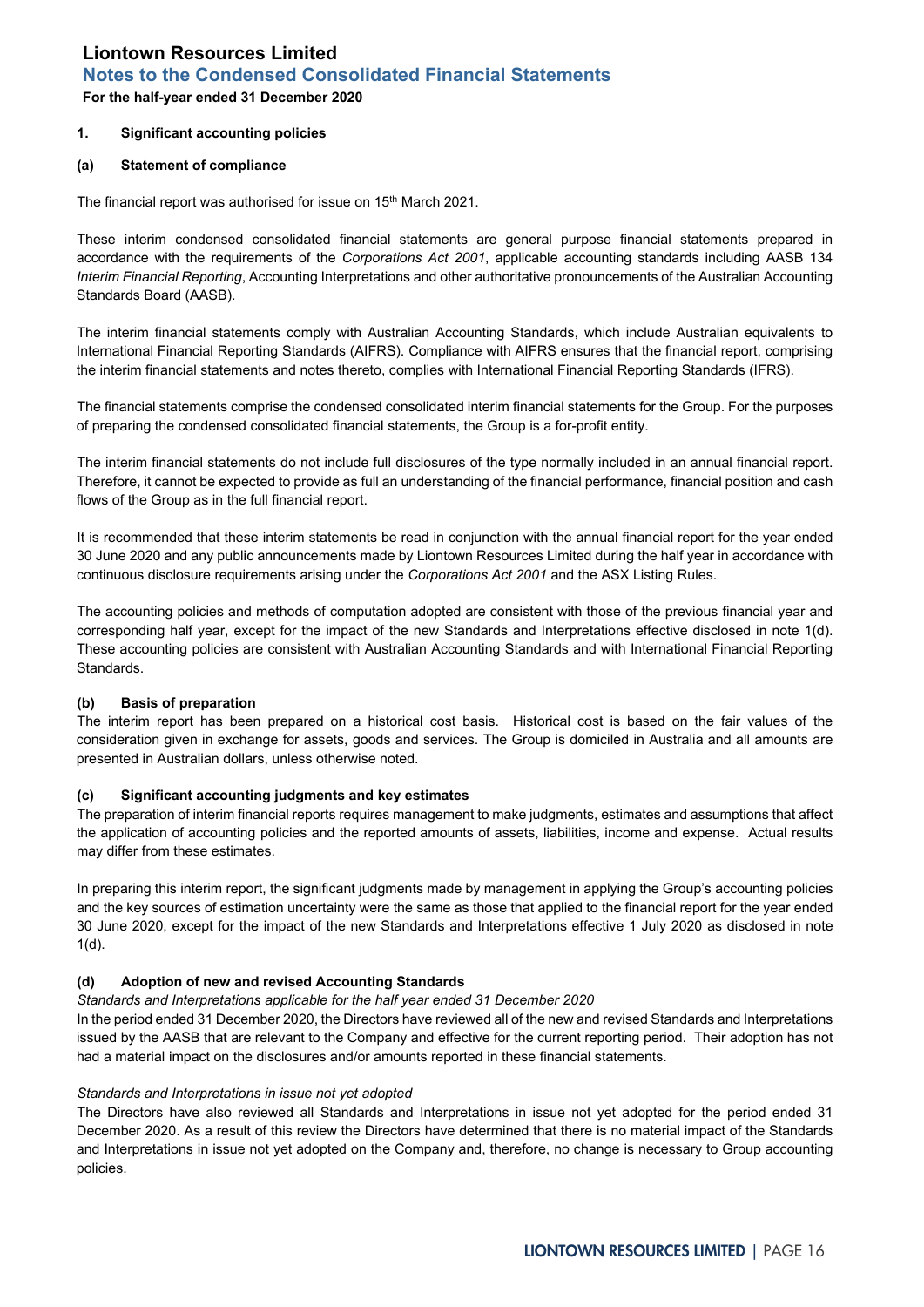## **For the half-year ended 31 December 2020**

## **1. Significant accounting policies (continued)**

## **(e) Going Concern**

The financial report has been prepared on a going concern basis, which contemplates continuity of normal business activities and the realisation of assets and settlements of liabilities in the ordinary course of business.

## **2. Segment reporting**

The Group has identified its operating segments based on internal reports that are reviewed and used by the Board of Directors in assessing performance and in determining the allocation of resources.

The operating segments are identified by management based on the allocation of costs; whether they are corporate related costs or exploration and evaluation costs. Results of both segments are reported to the Board of Directors at each board meeting.

|                          | <b>Exploration and</b><br><b>Evaluation</b> |                          | Corporate   |                 | <b>Total</b> |                 |
|--------------------------|---------------------------------------------|--------------------------|-------------|-----------------|--------------|-----------------|
|                          | 31 Dec 20                                   | 31 Dec 19                | 31 Dec 20   | 31 Dec 19       | 31 Dec 20    | 31 Dec 19       |
|                          | \$                                          | \$                       | \$          | \$              | \$           | \$              |
| Exploration and          |                                             |                          |             |                 |              |                 |
| evaluation expenditure   |                                             |                          |             |                 |              |                 |
| expensed                 | (3,336,010)                                 | (6,202,667)              |             |                 | (3,336,010)  | (6,202,667)     |
| Corporate and            |                                             |                          |             |                 |              |                 |
| administrative expenses  | $\overline{\phantom{a}}$                    |                          | (562, 959)  | (1, 154, 548)   | (562, 959)   | (1, 154, 548)   |
| Share based payments     | $\overline{\phantom{0}}$                    | $\overline{\phantom{a}}$ | (1,068,917) | (763, 384)      | (1,068,917)  | (763, 384)      |
| Net Financing Income     | $\overline{\phantom{a}}$                    |                          | 8,397       | 72,617          | 8,397        | 72,617          |
| Loss before income       |                                             |                          |             |                 |              |                 |
| tax                      | (3,336,010)                                 | (6, 202, 667)            | (1,623,479) | (1,845,315)     | (4,959,489)  | (8,047,982)     |
|                          |                                             |                          |             |                 |              |                 |
|                          | 31 Dec 20                                   |                          | 31 Dec 20   |                 | 31 Dec 20    |                 |
|                          | \$                                          | 30 Jun 20<br>\$          | \$          | 30 Jun 20<br>\$ | \$           | 30 Jun 20<br>\$ |
| Segment assets           | 61,241                                      | 58,836                   | 352,799     | 1,859,632       | 414,040      | 1,918,468       |
| Unallocated assets       |                                             |                          |             |                 | 16,615,254   | 5,422,112       |
| <b>Total assets</b>      |                                             |                          |             |                 |              |                 |
|                          |                                             |                          |             |                 | 17,029,294   | 7,340,580       |
| Segment liabilities      | 443,460                                     | 412,856                  | 407,043     | 408,050         | 850,503      | 820,906         |
| <b>Total Liabilities</b> |                                             |                          |             |                 | 850,503      | 820,906         |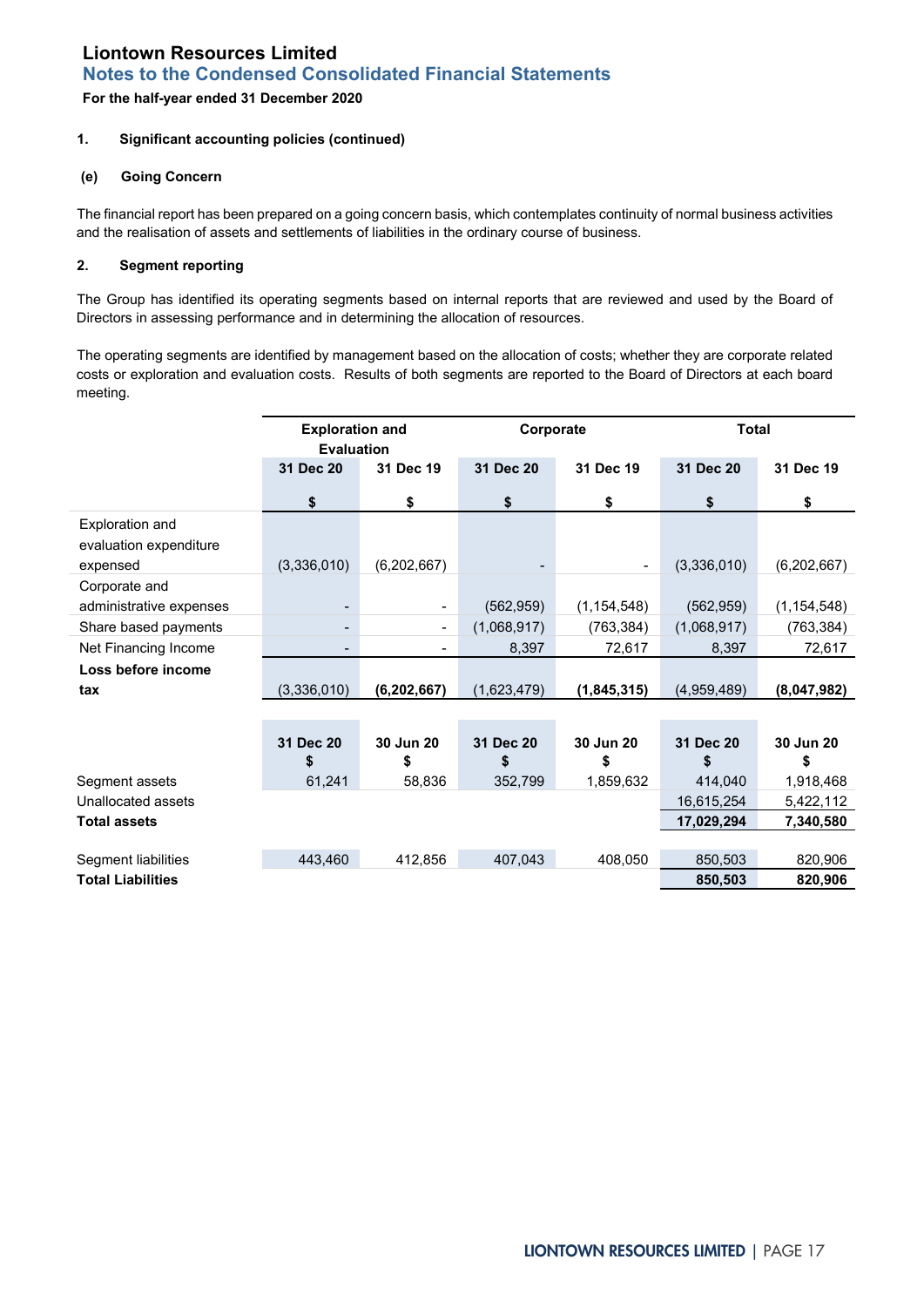# **For the half-year ended 31 December 2020**

## **3. Revenue and expenses**

The following expense items are relevant in explaining the financial performance for the half-year:

|                                             | 31 Dec 20 | 31 Dec 19 |
|---------------------------------------------|-----------|-----------|
| (a) Exploration and evaluation expenditure  | \$        | \$        |
| Australia                                   |           |           |
| Kathleen Valley                             | 2,383,739 | 5,015,838 |
| <b>Buldania</b><br>$\overline{\phantom{a}}$ | 227,272   | 972,971   |
| Moora                                       | 719,363   | 28,590    |
| Other                                       | 5,636     | 185,268   |
|                                             | 3,336,010 | 6,202,667 |
|                                             |           |           |
|                                             | 31 Dec 20 | 31 Dec 19 |
| (b) Corporate administrative expenses       | \$        | \$        |
| Depreciation and amortisation               | 40,008    | 22,974    |
| Insurance                                   | 26,788    | 18,589    |
| Legal fees                                  | 17,183    | 22,029    |
| Office costs                                | 28,476    | 96,692    |
| Personnel expenses (3(c))                   | 187,049   | 546,315   |
| Promotions and investor relations           | 19,030    | 124,064   |
| Conferences and travel                      | 33,685    | 62,200    |
| Regulatory and compliance                   | 78,255    | 132,321   |
| Fixed assets written off                    | 403       | 18,886    |
| Other                                       | 132,082   | 110,478   |
|                                             | 562,959   | 1,154,548 |
|                                             |           |           |
|                                             | 31 Dec 20 | 31 Dec 19 |
| (c) Personnel expenses                      | S         | \$        |
| Directors' fees, wages and salaries         | 105,952   | 443,005   |
| Other associated personnel expenses         | 70,346    | 88,025    |
| Annual leave and long service leave         | 10,751    | 15,285    |
|                                             | 187,049   | 546,315   |

### **4. Issued capital**

|                                           | 6 months to<br>31 Dec 20                     |            | Year to<br>30 Jun 20 |            |
|-------------------------------------------|----------------------------------------------|------------|----------------------|------------|
|                                           | No.                                          |            | No.                  | S          |
| On issue at the beginning of the year     | 1,711,285,201                                | 63,219,270 | 1,532,885,201        | 45,228,551 |
| Rights issues and placements <sup>1</sup> | 54,347,826                                   | 12,500,000 | 150,000,000          | 18,000,000 |
| Issue of shares for unlisted options      | 39,500,000                                   | 1,652,000  | 28,400,000           | 900,250    |
| Issue of shares for service rights        | 3,015,041                                    | 324,231    |                      |            |
| Less share issue costs                    |                                              | (602, 311) |                      | (909, 531) |
| Movement during the period                | 96,862,867                                   | 13,873,920 | 178,400,000          | 17,990,719 |
| Balance at end of period                  | 1,808,148,068<br>77,093,190<br>1,711,285,201 |            | 63,219,270           |            |

1 During the period, the Company completed a placement to raise \$12,500,000 (before costs) by issuing 54,347,826 fully paid ordinary shares at an issue price of \$0.23 per share.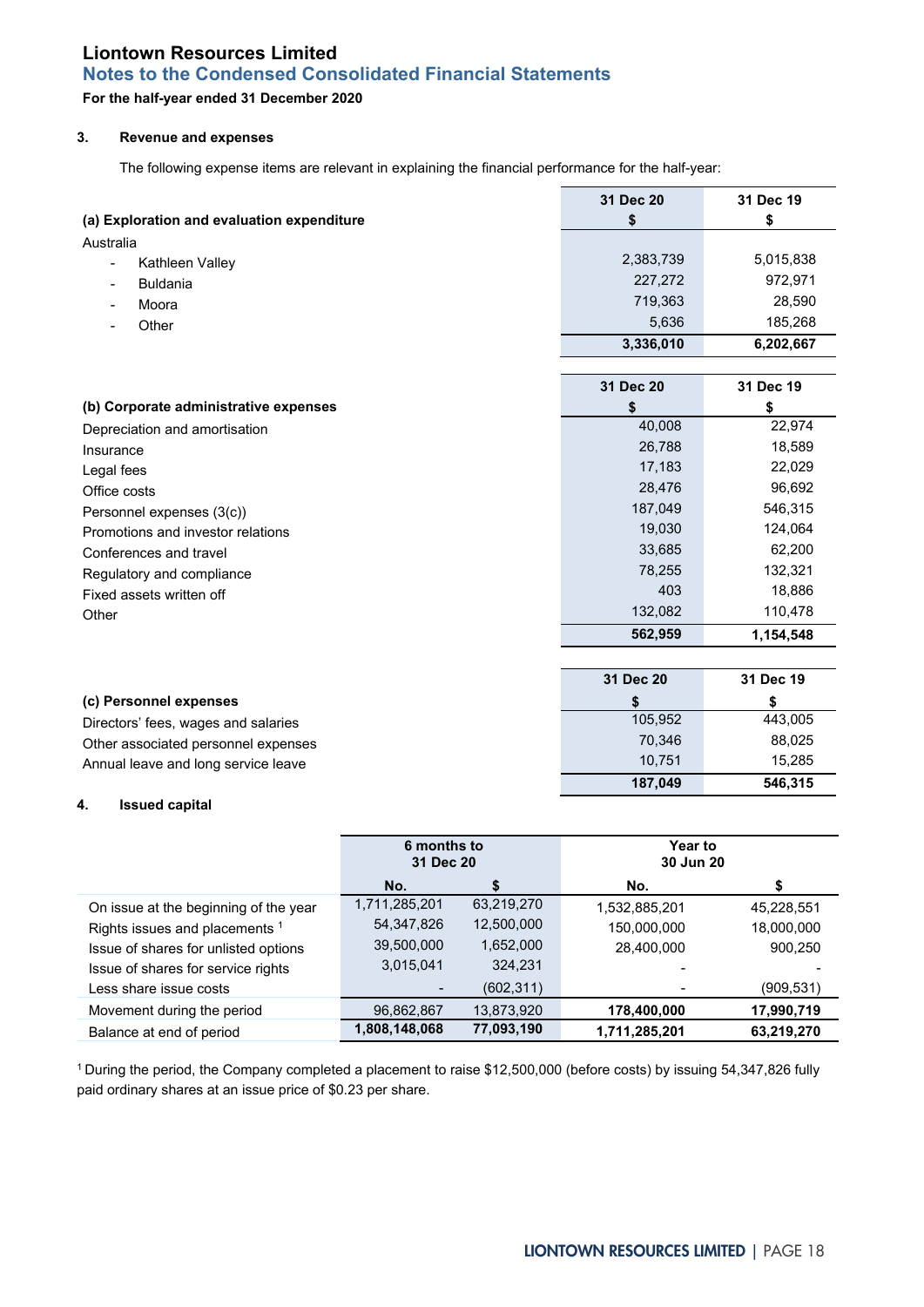# **Notes to the Condensed Consolidated Financial Statements**

## **For the half-year ended 31 December 2020**

### **5. Share options and performance rights**

### **Share options issued under Employee Incentive Scheme**

The number and weighted average exercise prices of EIS share options under the Scheme is as follows:

|                                                       | Weighted<br>average<br>Number of<br>exercise<br>price \$<br>options |                                               | Weighted<br>average<br>Number of<br>exercise<br>price \$<br>options |                                |
|-------------------------------------------------------|---------------------------------------------------------------------|-----------------------------------------------|---------------------------------------------------------------------|--------------------------------|
|                                                       | 31 Dec 2020                                                         | 6 months to 6 months to 31<br><b>Dec 2020</b> | Year to 30<br><b>June 2020</b>                                      | Year to 30<br><b>June 2020</b> |
| At 1 July                                             | 0.082                                                               | 70,150,000                                    | 0.030                                                               | 57,500,000                     |
| Options granted                                       | 0.300                                                               | 3,500,000                                     | 0.139                                                               | 33,650,000                     |
| Options exercised                                     | 0.043                                                               | (35,500,000)                                  | 0.031                                                               | (21,000,000)                   |
| Options lapsed/expired                                | 0.150                                                               | (750.000)                                     |                                                                     |                                |
| Total share options on issue at the end of the period | 0.138                                                               | 37.400.000                                    | 0.082                                                               | 70,150,000                     |
| Exercisable at the end of the period                  | 0.141                                                               | 27.483.333                                    | 0.066                                                               | 53,833,333                     |

On 25 November 2020, 3,250,000 share options were granted to Directors following shareholder approval at the 2020 Annual General Meeting, vesting immediately. In addition, during the half year, a total of 250,000 share options with a 12 month vesting period were granted to employees under the terms of the Company's Employee Securities Incentive Plan.

The fair value of options granted was determined using a Black Scholes pricing model. The following table provides the assumptions made in determining the fair value of the options granted during the half year:

|                                                                                                                        | 6 months to | <b>Year to</b> |
|------------------------------------------------------------------------------------------------------------------------|-------------|----------------|
|                                                                                                                        | 31 Dec 2020 | 30 Jun 20      |
| Share price at grant date (weighted average)                                                                           | \$0.271     | \$0.088        |
| Exercise price (weighted average)                                                                                      | \$0.30      | \$0.139        |
| Expected volatility (weighted average)                                                                                 | 93%         | 112%           |
| Expected life (years, expressed as weighted average used in the modelling under<br>Black Scholes option pricing model) | 3           |                |
| Vesting period (years, weighted average)                                                                               | 0.07        | 0.64           |
| <b>Expected dividends</b>                                                                                              | Nil         | <b>Nil</b>     |
| Risk-free interest rate (weighted average)                                                                             | 0.11%       | 0.61%          |

Refer to the table below for inputs to the Black Scholes option-pricing model for EIS options granted during the year:

| <b>Series</b>                   | O <sub>19</sub> | <b>O20</b> |
|---------------------------------|-----------------|------------|
| <b>Grant Date</b>               | 6/10/2020       | 25/11/2020 |
| Dividend yield (%)              |                 |            |
| Expected volatility             | 90%             | 93%        |
| Risk-free interest rate         | 0.17%           | 0.11%      |
| Expected life of option (years) | 3               | 3          |
| Exercise price (cents)          | 0.30            | 0.30       |
| Grant date share price \$       | 0.220           | 0.275      |

The weighted average contractual life remaining as at 31 December 2020 is 2.18 years (30 June 2020: 2.55 years).

The weighted average fair value of options granted during the period was \$0.151 (30 June 2020: \$0.052).

Non-market performance conditions are not taken into account in the grant date fair value measurement of the services received.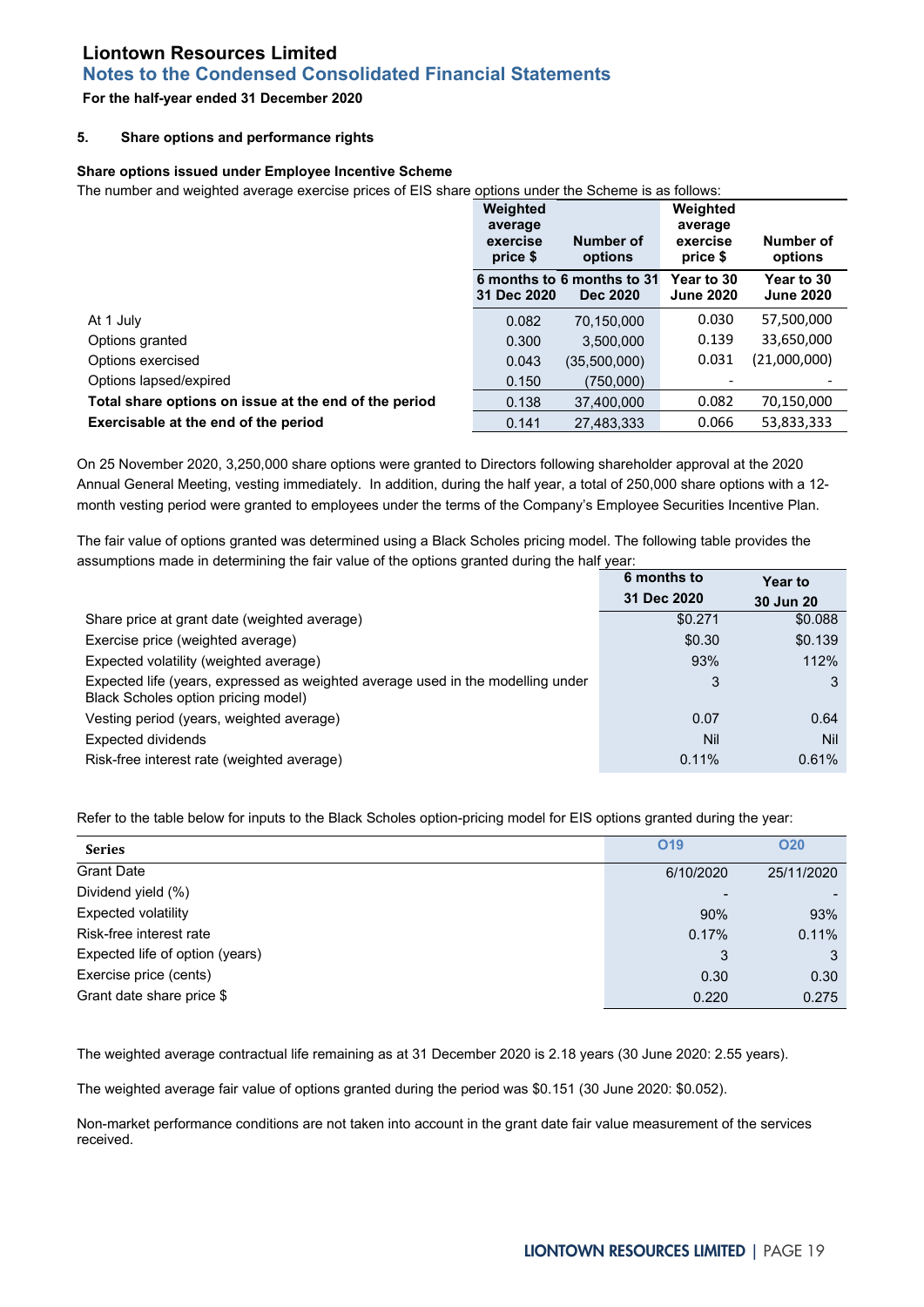# **Notes to the Condensed Consolidated Financial Statements**

## **For the half-year ended 31 December 2020**

### **Service Rights issued under Employee Securities Incentive Scheme**

Service Rights are granted to Directors and Employees in lieu of payment of cash salary or fees otherwise payable. Service Rights are granted with a 3 month vest period from the start of the relevant quarter.

The number and weighted average exercise prices of EIS service rights under the Scheme is as follows:

|                                                        | Number of<br><b>Service Rights Service Rights</b> | Number of                      |
|--------------------------------------------------------|---------------------------------------------------|--------------------------------|
|                                                        | 6 months to 31<br><b>Dec 2020</b>                 | Year to 30<br><b>June 2020</b> |
| At 1 July                                              | 1,761,422                                         |                                |
| Service Rights granted                                 | 1,865,892                                         | 1,761,422                      |
| Service Rights exercised                               | (3,015,041)                                       |                                |
| Service Rights lapsed/expired                          | -                                                 |                                |
| Total Service Rights on issue at the end of the period | 612,273                                           | 1,761,422                      |
| Exercisable at the end of the period                   | 612.273                                           | 1,761,422                      |

The fair value of the service rights granted during the period was determined using the share price at grant date:

|                                        | SR <sub>2</sub> | SR <sub>3</sub> | Weighted<br>Average |
|----------------------------------------|-----------------|-----------------|---------------------|
| Grant date                             | 3/07/2020       | 6/10/2020       |                     |
| Service Rights granted                 | 1,253,619       | 612.273         |                     |
| Expected life of service right (years) |                 |                 |                     |
| Grant date share price \$              | 0.105           | 0.220           | 0.143               |

#### **Other Share Based Payments - Options**

The number and weighted average exercise prices of Non-EIS options is as follows:

|                                        | Weighted<br>average<br>exercise price | Number of<br>options       | Weighted<br>average<br>exercise price | Number of<br>options           |
|----------------------------------------|---------------------------------------|----------------------------|---------------------------------------|--------------------------------|
|                                        | 6 months to<br>31 Dec 2020            | 6 months to<br>31 Dec 2020 | Year to 30<br><b>June 2020</b>        | Year to 30<br><b>June 2020</b> |
| Outstanding at beginning of the period | 0.041                                 | 7,900,000                  | 0.035                                 | 14,900,000                     |
| Granted during the period              |                                       |                            | 0.150                                 | 400.000                        |
| Exercised during the period            | 0.035                                 | (4,000,000)                | 0.035                                 | (7,400,000)                    |
| Outstanding at the end of the period   | 0.047                                 | 3,900,000                  | 0.041                                 | 7,900,000                      |
| Exercisable at the end of the period   | 0.047                                 | 3,900,000                  | 0.035                                 | 7.500.000                      |

The weighted average contractual life remaining as at 31 December 2020 is 1.31 years (30 June 2020: 1.78 years).

Non-market performance conditions are not taken into account in the grant date fair value measurement of the services received.

### **Other Share Based Payments - Performance Rights**

No performance rights have been issued during the period. 1,000,000 performance rights lapsed on 13 September 2020. As at 31 December 2020 there were no performance rights outstanding.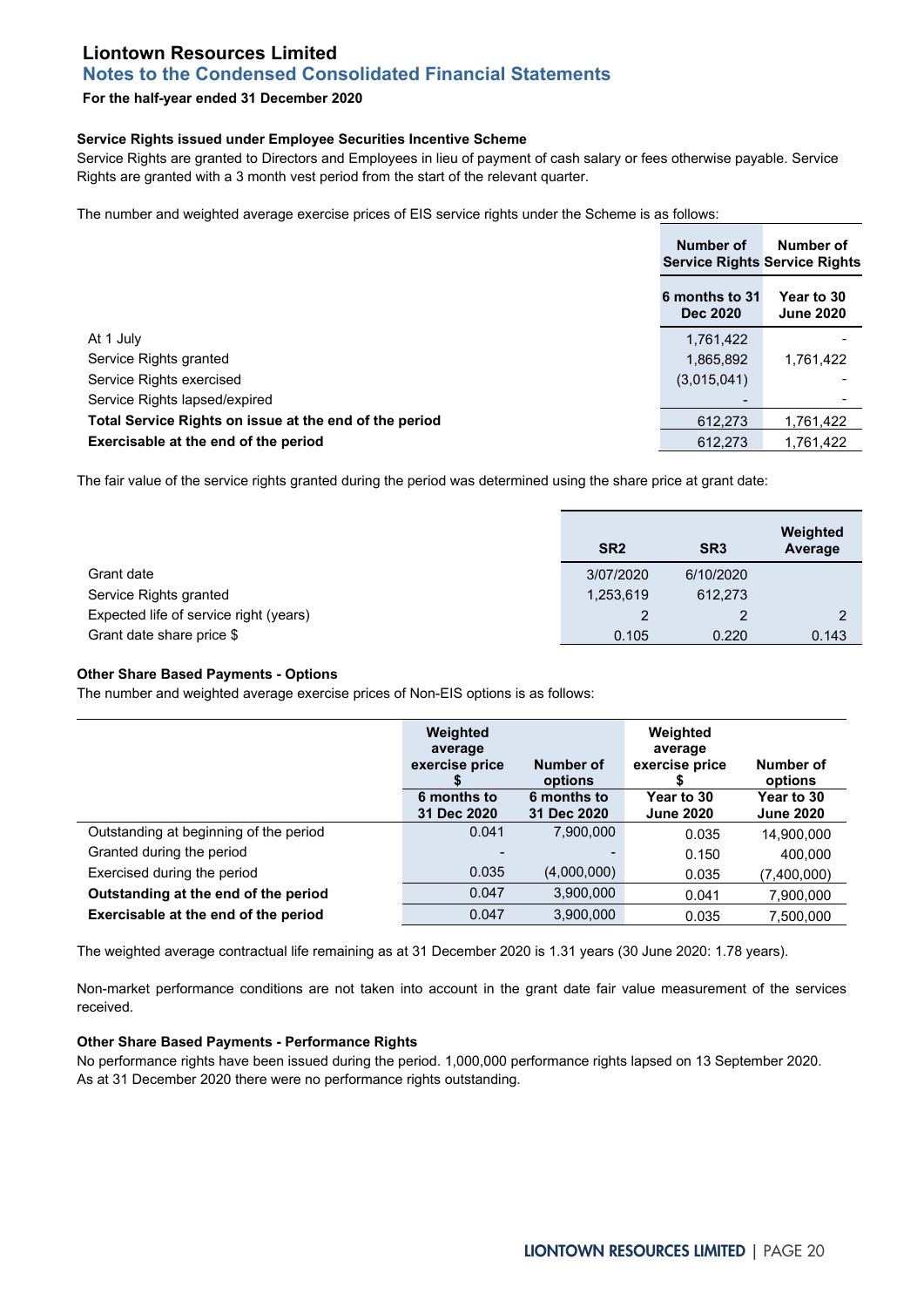# **For the half-year ended 31 December 2020**

### **6. Related Parties**

*Key management personnel compensation is as follows:* **6 months to**

|                              | <u>o iliohuis lo</u><br>31 Dec 20 | <u>v IIIviiuis lv</u><br>31 Dec 19 |
|------------------------------|-----------------------------------|------------------------------------|
|                              |                                   |                                    |
| Short-term employee benefits | 346.856                           | 288.947                            |
| Post-employment benefits     | 25.049                            | 23.111                             |
| Equity-settled transactions  | 984.091                           | 676.026                            |
|                              | 1,355,996                         | 988.084                            |

### **Other related parties transactions**

The Group receives database management and field services from related parties of the Managing Director, Mr Richards. Amounts paid are on normal commercial terms. The total amount incurred during the period was \$61,551 (six months ended 31 December 2019: \$68,133).

The Company's Non-Executive Director, Mr Chadwick provides general metallurgical and technical advisory services to the Company through a consultancy agreement. There is no fixed remuneration component under the consultancy agreement for these services and those services are provided on an "as required basis" at a rate of \$2,000 per day. Either party may terminate the agreement by providing one months' notice and are payable under normal payment terms. The total amount incurred during the period was \$17,000 (six months ended 31 December 2019: \$29,000).

The Group received accounting services from a related party of the CFO, Mr Hasson. The total value of these services was \$5,650 (31 December 2019: nil).

Amounts payable to key management personnel at reporting date arising from related party transactions was \$8,858 (31 December 2019: \$77,437).

### **7. Events Subsequent to Reporting Date**

On 13 January 2021, 207,246 unlisted service rights were issued to Non-executive Directors in lieu of payment of cash fees otherwise payable for the quarter ending 31 March 2021.

On 27 January 2021, the Company announced it acquired the right to earn 51% equity in the Koojan Project from Lachlan Star Resources, which is located adjacent to the western boundary of the 100%-owned Moora Project.

In a separate transaction, Liontown also agreed to sell its Killaloe Project, located near Norseman in Western Australia, to Lachlan Star for 40,000,000 Lachlan Star shares.

On 29 January 2021, 612,273 unlisted service rights were exercised by several Directors and employees and converted into fully paid ordinary shares.

On 11 February 2021, the Company announced the appointment of Tony Ottaviano as Chief Executive Officer and Managing Director, effective from on or about 1 May 2021 and that Mr David Richards will transition to the role of Technical Director. 7,500,000 unlisted options were issued to Tony Ottaviano as part of the appointment and 2,500,000 sign-on performance rights will be issued upon commencement of employment along with participation in Key management personnel performance rights.

On 24 February 2021, 3,000,000 unlisted options were exercised by a Non-Executive Director and converted into fully paid ordinary shares.

On 12 March 2021, a consulting agreement was entered into with Non-Executive Director, Anthony Cipriano.

There are no other significant events after balance date that required disclosure in this report.

**6 months to**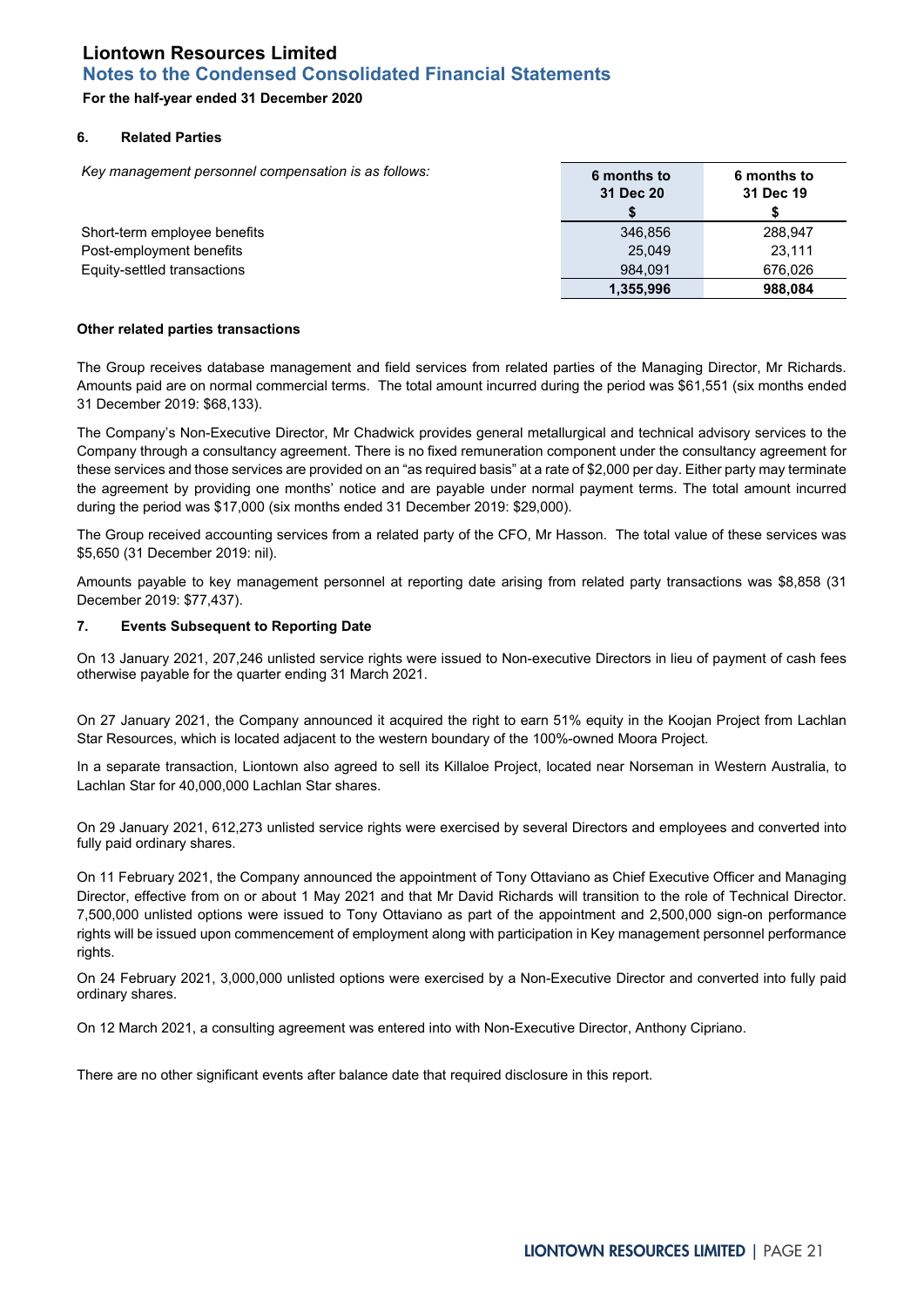# **For the half-year ended 31 December 2020**

## **8. Exploration commitments**

In order to maintain current rights of tenure to exploration tenements, the Group is required to perform minimum exploration work to meet the minimum expenditure requirements specified by various governments. These obligations are subject to renegotiation when application for a mining lease is made and at other times. The amounts stated are based on the maximum commitments. The Group may in certain situations apply for exemptions under relevant mining legislation. These obligations are not provided for in the financial report and are payable:

|                     | 31 Dec 20 |
|---------------------|-----------|
|                     |           |
| Within 1 year       | 846,550   |
| Within $2-5$ years  | 2,221,119 |
| Later than 5 years* | 3,398,381 |
|                     | 6,466,050 |

\*Commitments predominantly relate to the Kathleen Valley mining licences with some expiry dates currently out to year 2041.

## **9. Contingent assets and liabilities**

There has been no change in contingent assets and liabilities since the last annual reporting date.

### **10. Financial Instruments**

The fair value of financial assets and financial liabilities not measured at fair value on a recurring basis approximate there carrying amounts at balance date.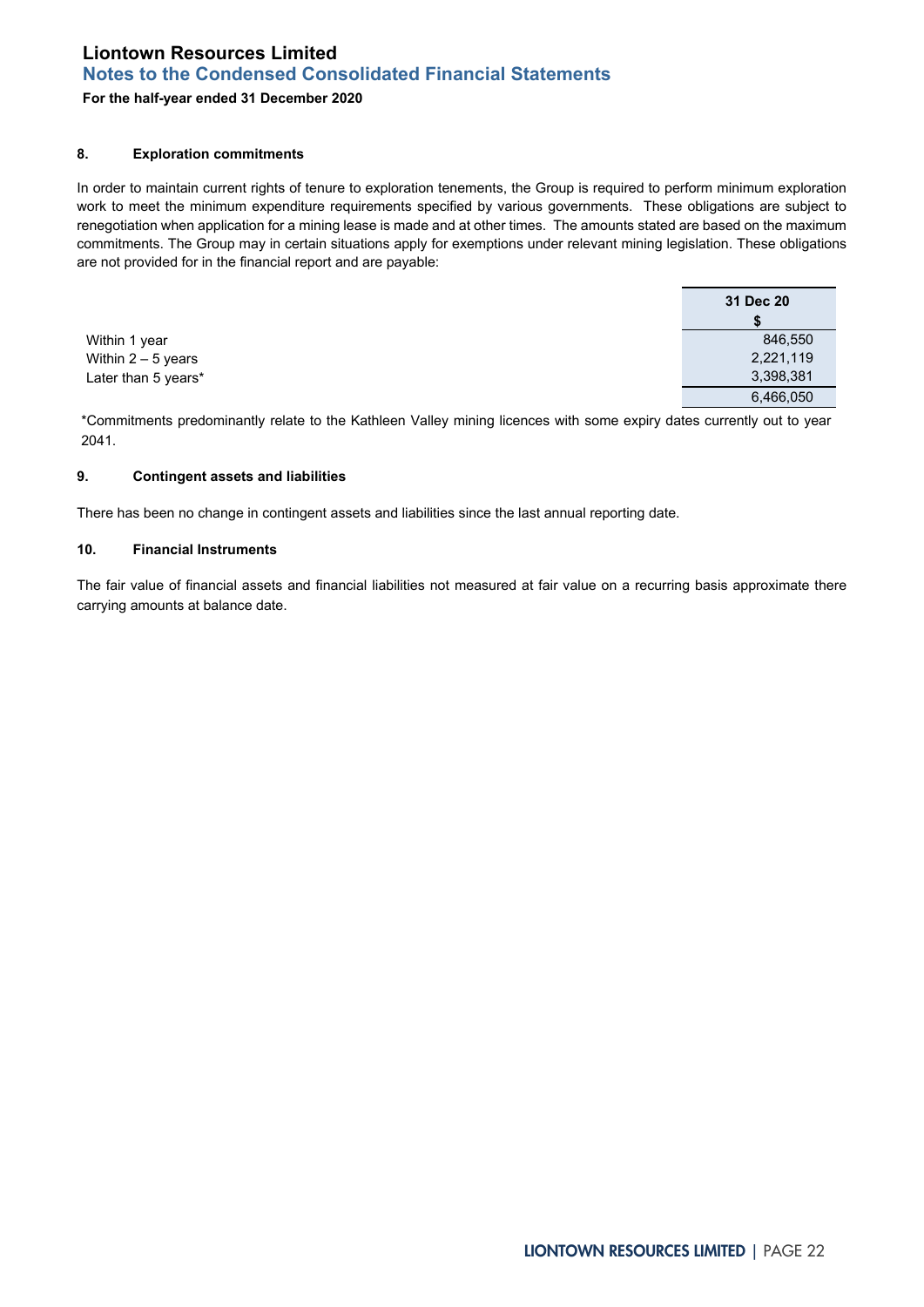# <span id="page-22-0"></span>**Liontown Resources Limited Directors' Declaration For the half-year ended 31 December 2020**

In the opinion of the directors of Liontown Resources Limited ('the Company'):

- 1. The accompanying interim financial statements and notes are in accordance with the *Corporations Act 2001* including:
	- a. giving a true and fair view of the Group's financial position as at 31 December 2020 and of its performance for the half-year then ended; and
	- b. complying with Accounting Standards, the *Corporations Regulations 2001*, professional reporting requirements and other mandatory requirements.
- 2. There are reasonable grounds to believe that the Company will be able to pay its debts as and when they become due and payable.
- 3. The interim financial statements and notes thereto are in accordance with International Financial Reporting Standards issued by the International Accounting Standards Board.

This declaration has been made after receiving the declarations required to be made to the Directors in accordance section 303(5) of the *Corporations Act 2001* for the half-year ended 31 December 2020.

This declaration is signed in accordance with a resolution of the board of Directors.

Dated this 15<sup>th</sup> day of March 2021.

David Adresday

David Richards Managing Director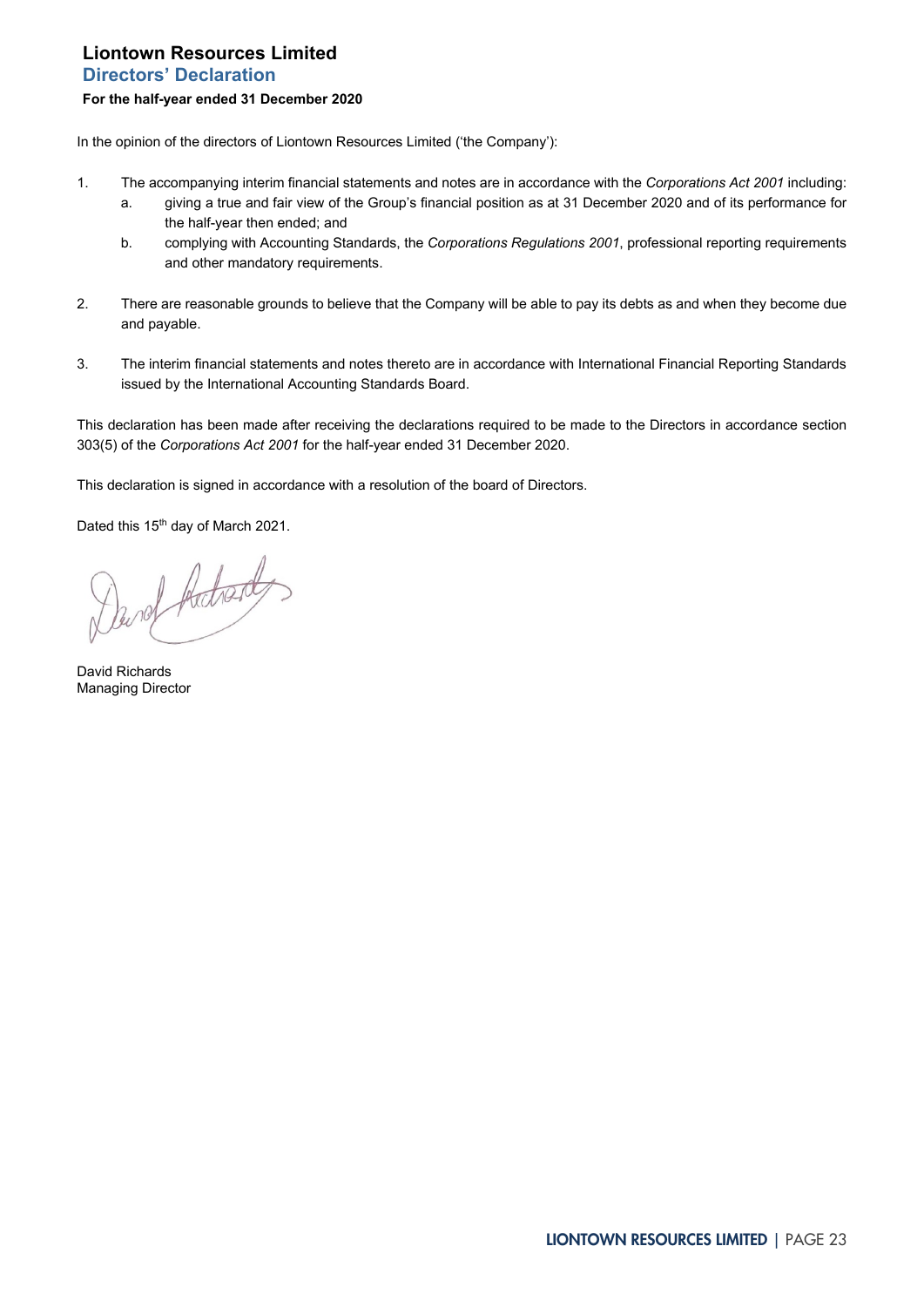

# **INDEPENDENT AUDITOR'S REVIEW REPORT**

To the members of Liontown Resources Limited

# **Report on the Condensed Half-Year Financial Report**

### *Conclusion*

We have reviewed the accompanying half-year financial report of Liontown Resources Limited ("the company") which comprises the condensed consolidated statement of financial position as at 31 December 2020, the condensed consolidated statement of profit or loss and other comprehensive income, the condensed consolidated statement of changes in equity and the condensed consolidated statement of cash flows for the half-year ended on that date, notes comprising a summary of significant accounting policies and other explanatory information, and the directors' declaration, for the Group comprising the company and the entities it controlled at the half-year end or from time to time during the half-year.

Based on our review, which is not an audit, we have not become aware of any matter that makes us believe that the half-year financial report of Liontown Resources Limited does not comply with the *Corporations Act 2001* including:

- (a) giving a true and fair view of the Group's financial position as at 31 December 2020 and of its performance for the half-year ended on that date; and
- (b) complying with Accounting Standard AASB 134 *Interim Financial Reporting* and the *Corporations Regulations 2001*.

### *Basis for conclusion*

We conducted our review in accordance with ASRE *2410 Review of a Financial Report Performed by the Independent Auditor of the Entity*. Our responsibilities are further described in the *Auditor's responsibilities for the review of the financial report* section of our report. We are independent of the company in accordance with the auditor independence requirements of the *Corporations Act 2001* and the ethical requirements of the Accounting Professional and Ethical Standards Board's APES 110 *Code of Ethics for Professional Accountants (including Independence Standards)* (the Code) that are relevant to our audit of the annual financial report in Australia. We have also fulfilled our other ethical responsibilities in accordance with the Code.

## *Responsibility of the directors for the financial report*

The directors of the company are responsible for the preparation of the half-year financial report that gives a true and fair view in accordance with Australian Accounting Standards and the *Corporations Act 2001* and for such internal control as the directors determine is necessary to enable the preparation of the half-year financial report that gives a true and fair view and is free from material misstatement, whether due to fraud or error.

### hlb.com.au

HLB Mann Judd (WA Partnership) ABN 22 193 232 714

Level 4, 130 Stirling Street, Perth WA 6000 / PO Box 8124 Perth BC WA 6849 T: +61 (0)8 9227 7500 E: mailbox@hlbwa.com.au Liability limited by a scheme approved under Professional Standards Legislation.

HLB Mann Judd (WA Partnership) is a member of HLB International, the global advisory and accounting network.